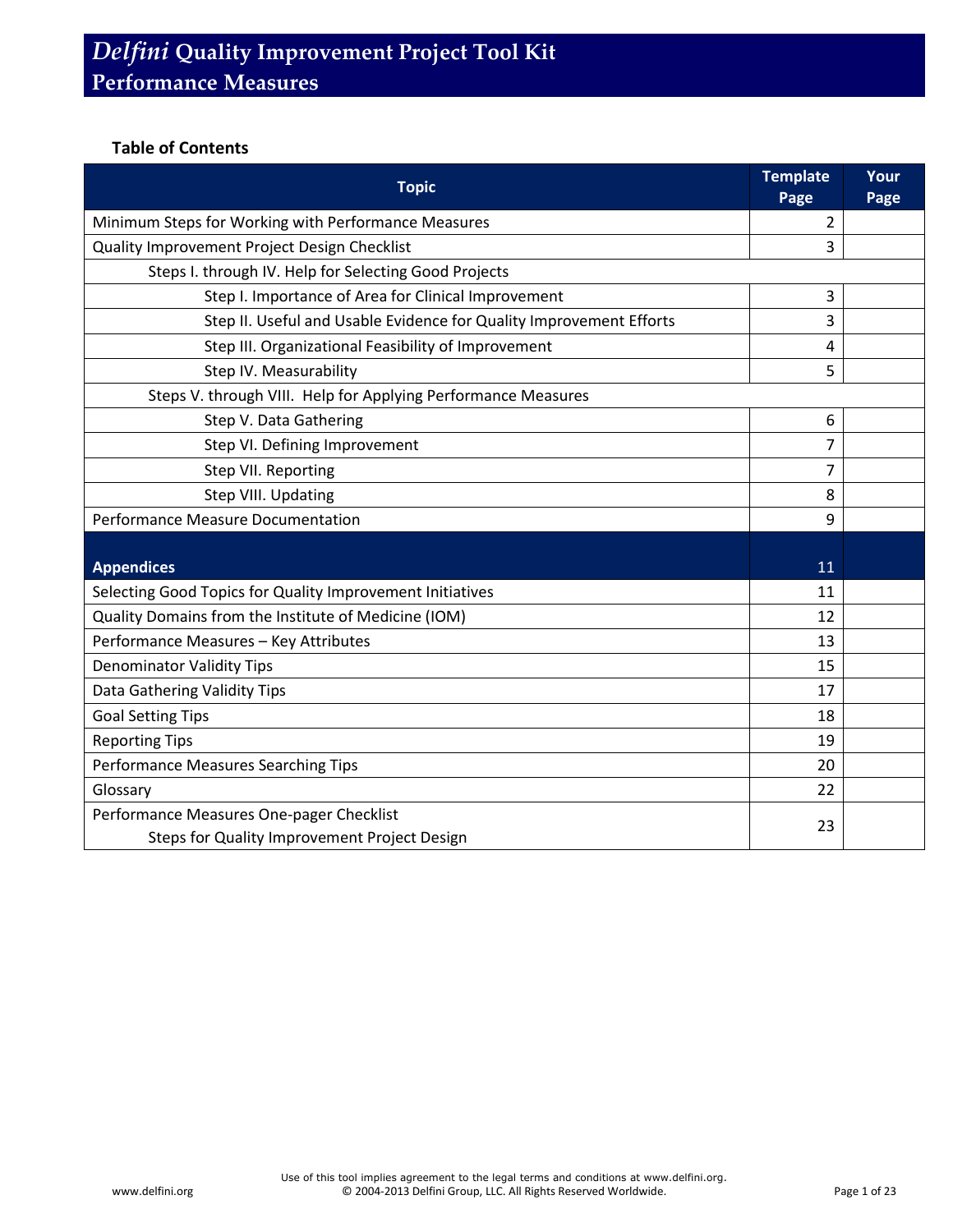#### **Minimum Steps for Working with Performance Measures**

The table on the following page shows the **minimum steps** for working with performance measures in various ways. Groups will vary in the number of steps they wish to take, depending on whether their efforts are to be generally applied (such as creating a national quality indicator) or to be applied locally such as a performance measure being used in a local health care setting. We **recommend** going **beyond the minimum number of steps** described and doing all steps that fit your circumstances.

#### **Minimum Steps for Working with Performance Measures**

**How will you be working with performance measures?** 

**Pick your starting point from these choices to see minimum steps:**

| Design a QI<br>project | Use a<br>measure | Develop a<br>measure | Evaluate a<br>measure |    | Minimum Steps - See Appendices for More Details,<br><b>Resources and Tips</b>                                                                           | QI Project<br>Design<br><b>Checklist</b><br><b>Steps</b> |
|------------------------|------------------|----------------------|-----------------------|----|---------------------------------------------------------------------------------------------------------------------------------------------------------|----------------------------------------------------------|
| X                      |                  |                      |                       | 1. | Decide on project or topic area                                                                                                                         | $I - IV$                                                 |
| X                      | $\mathbf x$      | X                    | X                     | 2. | Evaluate the available evidence<br>See also → Delfini Evidence Tool Set, QI Project Tool<br>Set and/or other evidence assessment and synthesis<br>tools | Ш                                                        |
| X                      |                  |                      |                       | 3. | Decide upon content for your improvement and<br>determine your recommendations or your service or<br>process                                            | Ш                                                        |
| X                      |                  | X                    |                       |    | Develop an appropriate measure or find one that fits<br>your improvement                                                                                | IV                                                       |
| X                      | $\boldsymbol{x}$ | $\boldsymbol{x}$     | $\mathbf{x}$          | 4. | Evaluate your performance measure                                                                                                                       | IV                                                       |
| X                      |                  |                      |                       | 5. | Assess the impacts of practice change<br>Helpful → Delfini QI Project Change Assessment Tool                                                            |                                                          |
| X                      |                  |                      |                       | 6. | Create information, decision and action aids<br>Helpful → Delfini Patient Information & Decision Aids<br>Tool                                           |                                                          |
| X                      |                  |                      |                       | 7. | Implement improvement project<br>Helpful → Delfini QI Project Implementation Tool                                                                       |                                                          |
| X                      | X                |                      |                       |    | Apply the measurement                                                                                                                                   | $V - VIII$                                               |
| X                      | X                |                      |                       |    | Report on measurement outcomes                                                                                                                          | VII                                                      |
| X                      |                  |                      |                       | 8. | Cycle back to continuously improve care                                                                                                                 | <b>VIII</b>                                              |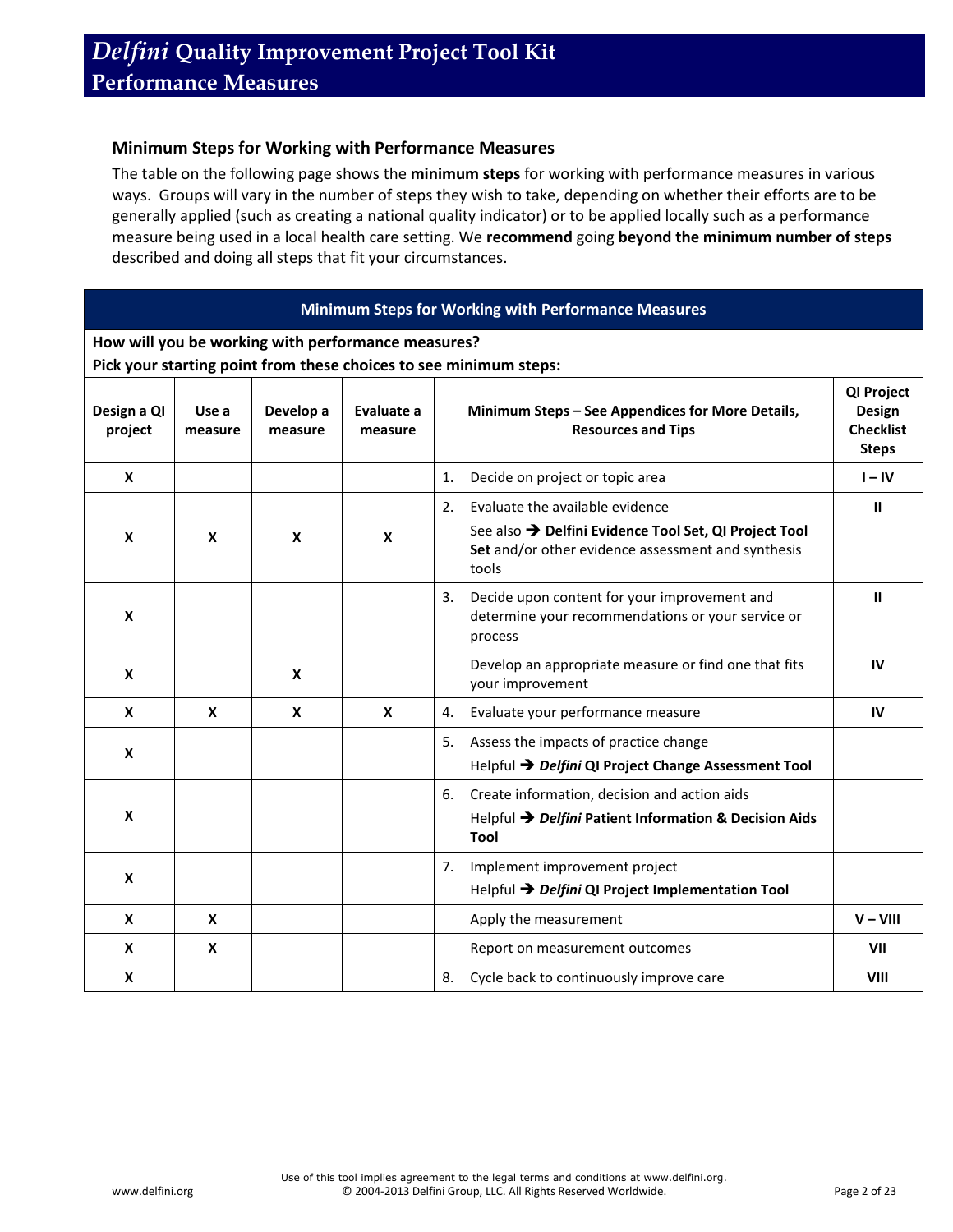#### **Quality Improvement Project Design Checklist**

This checklist can help design a quality improvement initiative. Steps I. through IV. can help you decide upon topics for quality improvement initiatives and can serve as documentation for your decision. Steps V, through VIII. can aid you with carrying out your measurement of improvement. See the Appendices for further details, resources and tips.

#### **Quality Improvement Project Design Checklist**

**Date: Topic area: IOM Domain Area: Prepared by:** 

**Area considered for improvement – Intervention: Care Process: Service:** 

**Team:** 

**Background for inquiry:** 

#### **Step I. Importance of Area for Clinical Improvement**

|    | Do you have a gap between<br>current & optimal care?                                              | Your Assessment including size of gap (e.g., none or minimal, large,<br>uncertain)                         |
|----|---------------------------------------------------------------------------------------------------|------------------------------------------------------------------------------------------------------------|
| 1. | Inappropriate variation                                                                           |                                                                                                            |
| 2. | Health status (mortality, morbidity,<br>symptoms, functioning, QOL)                               |                                                                                                            |
| 3. | Patient satisfaction                                                                              |                                                                                                            |
| 4. | Clinician satisfaction                                                                            |                                                                                                            |
| 5. | Value Issue: Cost and/or utilization;<br>liability, etc?                                          |                                                                                                            |
| 6. | Clinical uncertainty                                                                              |                                                                                                            |
|    | 7. Other                                                                                          |                                                                                                            |
| 8. |                                                                                                   | Will closing this gap will result in substantial benefits in one or more of the areas listed above? Yes No |
| 9. | How will this be an improvement over current care large enough to justify the effort and expense? |                                                                                                            |

**Conclusion: Does your topic meet the criteria for "Importance of Area for Clinical Improvement?"** 

**Yes No** 

**Remarks:**

–

**Step II. Useful and Usable Evidence for Quality Improvement Efforts**

**Is there valid and useful scientific evidence to help close this gap? If not, what will be the quality improvement?**

**IMPORTANT:** YOU WILL NEED TO USE ADDITIONAL TOOLS TO ACCOMPLISH THIS STEP —

1. Use a formal process to determine if there is useful and usable scientific evidence. You want to find evidence that is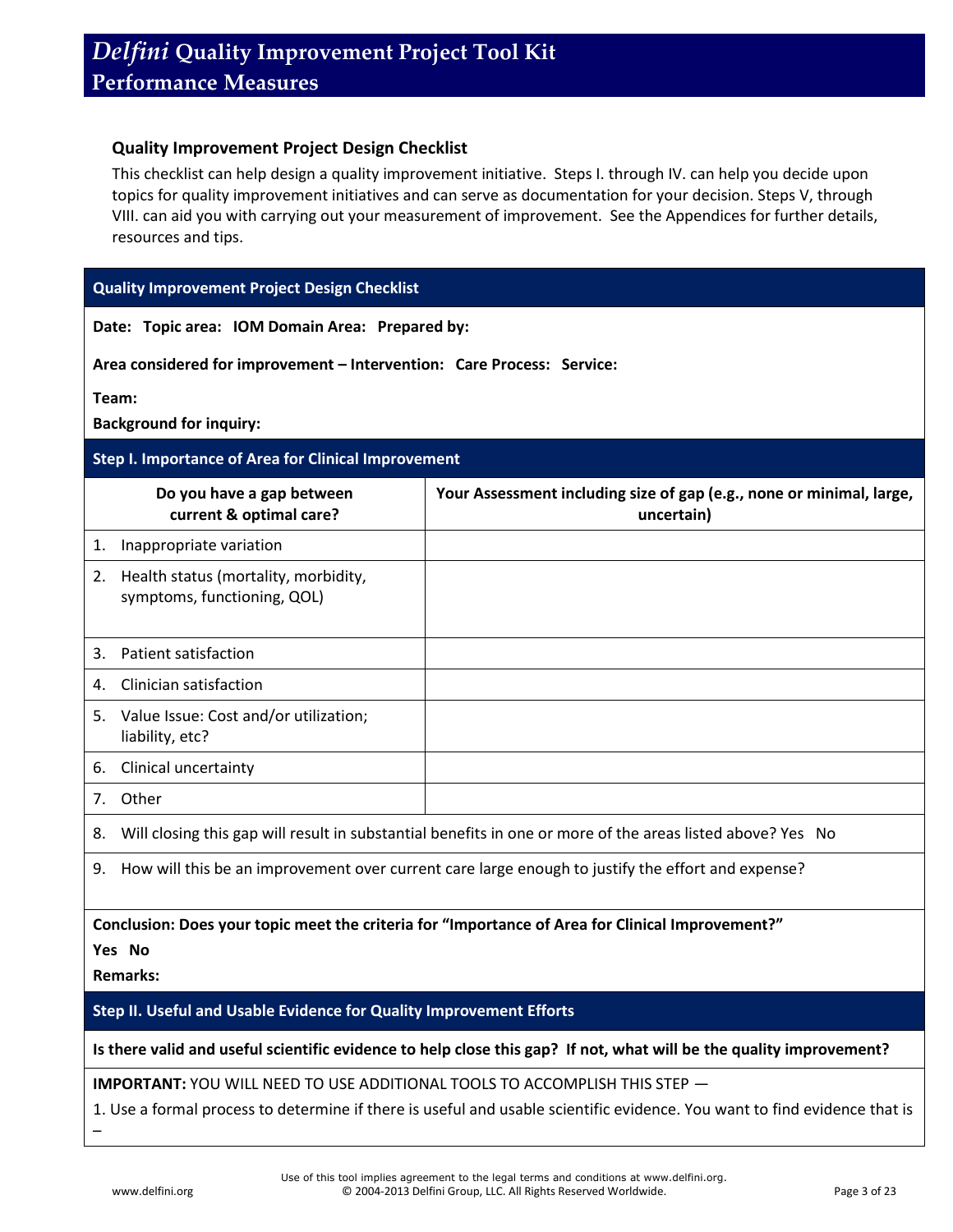### **Performance Measures**

#### **Quality Improvement Project Design Checklist**

#### **Date: Topic area: IOM Domain Area: Prepared by:**

**Area considered for improvement – Intervention: Care Process: Service:** 

- Valid
- Addresses effectiveness
- Relevant to your population, is applicable and considers the patient perspective
- Acceptable to physicians and patients, which includes whether physicians will apply appropriately and whether patients will adhere to recommendations, and
- Actionable

#### 2. Assessment should take into account the following –

- Evidence of harms  $\bullet$  Evidence of benefit  $\bullet$  Evidence of no benefit  $\bullet$  No evidence of benefit
- **E** Evidence of underuse in your organization  $\bullet$  Evidence of overuse in your organization
- **IF** Inappropriate or suboptimal use of resources in your organization

**IMPORTANT:** It is strongly recommended that you use tools to help you ensure that you have valid, useful and usable information such as tools for critical appraisal, guideline and QI project appraisal, evidence synthesis, etc.

Your assessment:

Search Strategy:

References:

**IF THERE IS NO VALID, USEFUL SCIENTIFIC EVIDENCE AND THIS IS FOR AN INTERVENTION = STOP. Do not do an "improvement." If this is for efficiency, satisfaction or a process, ideally you want to use valid and useful scientific evidence. If none is available, you will need to substitute assumptions for evidence.** 

**Conclusion: What will be your quality improvement?** 

**Remarks:**

#### **Step III. Organizational Feasibility of Improvement**

**Is attempting the improvement feasible in your environment?**

|    | Is this change required by regulators?                                                                                                                                |  |
|----|-----------------------------------------------------------------------------------------------------------------------------------------------------------------------|--|
| 2. | Is clinical improvement achievable by<br>successfully implementing a quality<br>improvement initiative, and do we accept<br>the potential impacts of practice change? |  |
| 3. | Is performance improvement<br>measurable?                                                                                                                             |  |
| 4. | Does leadership support the change?                                                                                                                                   |  |
| 5. | Do we have an effective, dedicated<br>champion or "lead?"                                                                                                             |  |
| 6. | Will the culture accept the change?                                                                                                                                   |  |
| 7. | Are systems in place to support the<br>change?                                                                                                                        |  |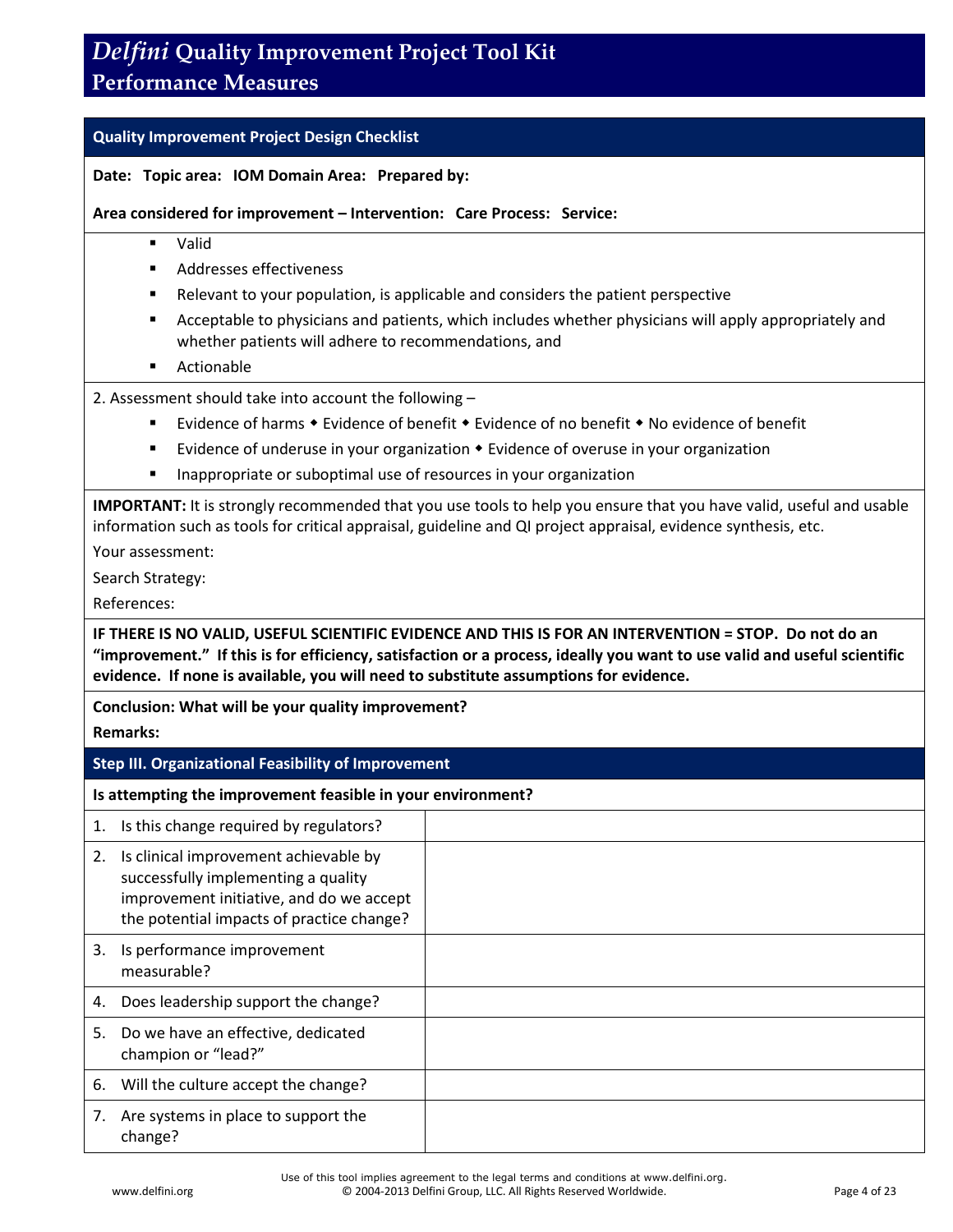### **Performance Measures**

#### **Quality Improvement Project Design Checklist**

#### **Date: Topic area: IOM Domain Area: Prepared by:**

#### **Area considered for improvement – Intervention: Care Process: Service:**

|  | 8. Other considerations? |
|--|--------------------------|
|  |                          |

#### **Are resources available to support the initiative?**

9. Financing

10. Capacity

11. Skills

12. Other

13. Assessment of force field (driving and restraining forces):

#### **Conclusion: Does your topic meet the criteria for "Organizational Feasibility?"**

**Yes No** 

#### **Remarks:**

#### **Step IV. Measurability**

#### **Is your measure quantifiable?**

| 1. Can you translate your measure into<br>quantifiable terms by creating a<br>numerator and denominator? |  |
|----------------------------------------------------------------------------------------------------------|--|
|                                                                                                          |  |

#### **Is your measure valid?**

|    | 2. Is the denominator valid? A valid<br>denominator is one which has the<br>appropriate inclusions and exclusions.                                                                                                                                                                                                |  |
|----|-------------------------------------------------------------------------------------------------------------------------------------------------------------------------------------------------------------------------------------------------------------------------------------------------------------------|--|
| 3. | Is the numerator valid? A valid numerator<br>is a count which helps to answer a<br>performance or a process question. For<br>interventions, the numerator must be<br>directly associated with the evidence-<br>based clinical improvement. Ideally it is<br>evidence-based for services and processes<br>as well. |  |
| 4. | Is the frequency valid? A valid frequency<br>is one that specifies appropriate time<br>intervals for the performance or the<br>process.                                                                                                                                                                           |  |
|    | 5. Your clinical improvement or quality<br>indicator should be accurate and<br>dependable.                                                                                                                                                                                                                        |  |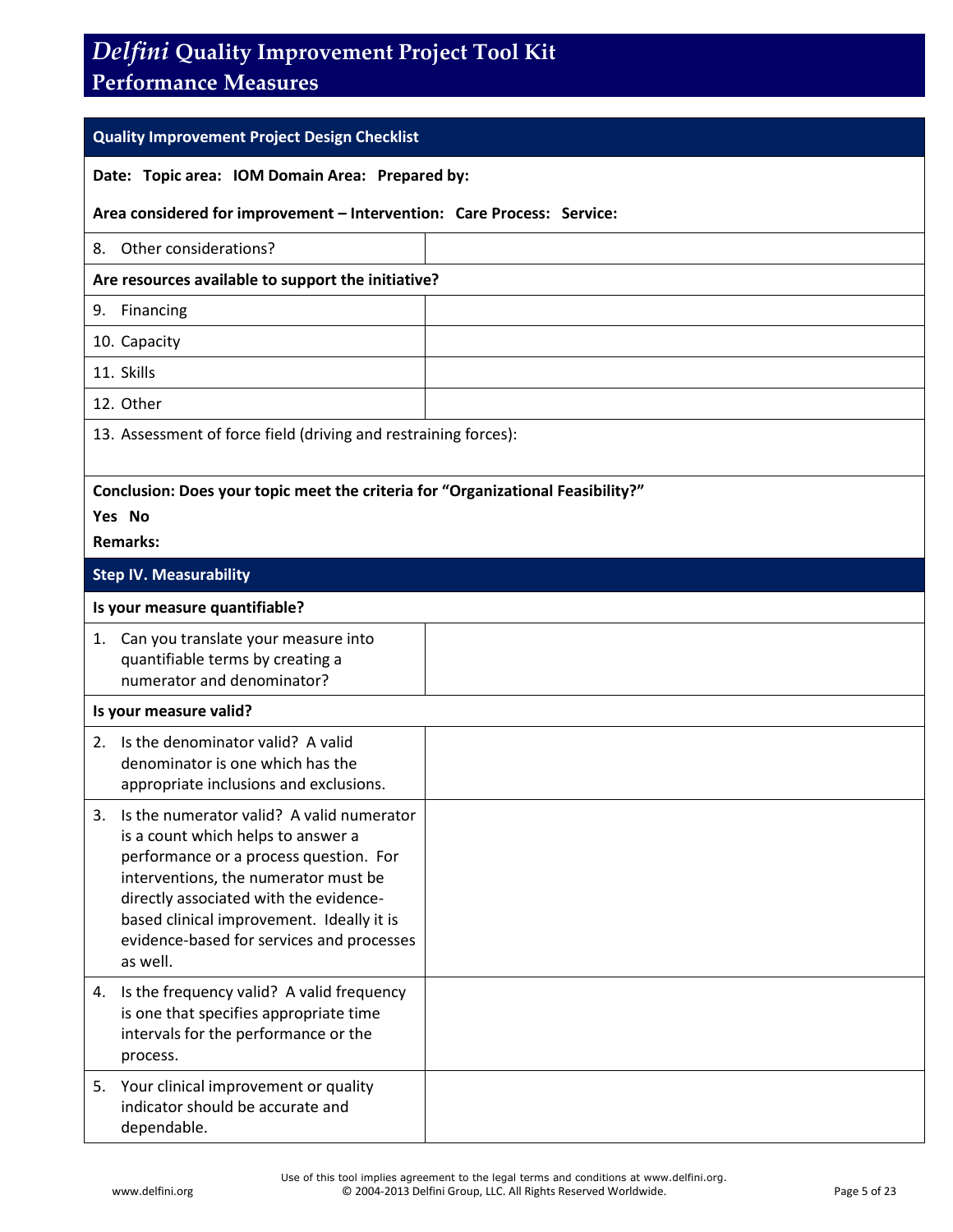### **Performance Measures**

| <b>Quality Improvement Project Design Checklist</b>                     |                                                                                                                                 |  |  |
|-------------------------------------------------------------------------|---------------------------------------------------------------------------------------------------------------------------------|--|--|
| Date: Topic area: IOM Domain Area: Prepared by:                         |                                                                                                                                 |  |  |
| Area considered for improvement - Intervention: Care Process: Service:  |                                                                                                                                 |  |  |
| Is the measure useful and usable?                                       |                                                                                                                                 |  |  |
| 6. Is there potential for patient stratification<br>or risk adjustment? |                                                                                                                                 |  |  |
| 7. Is the measure comprehensible?                                       |                                                                                                                                 |  |  |
| 8.                                                                      | If applicable, will the measure be useful to<br>an individual or organization to assist with<br>quality improvement activities? |  |  |
| Is measurement achievable in your local circumstances?                  |                                                                                                                                 |  |  |
| 9. Is measurement achievable in the settings<br>specified?              |                                                                                                                                 |  |  |
| they be made so?                                                        | 10. Are data reasonably available $-$ or can                                                                                    |  |  |
| timeframe?                                                              | 11. Can data be collected in a reasonable                                                                                       |  |  |
| 12. Other                                                               |                                                                                                                                 |  |  |
| Conclusion: Does your topic meet the criteria for "Measurability?"      |                                                                                                                                 |  |  |
| Yes No                                                                  |                                                                                                                                 |  |  |
| This is an Interim Assessment:                                          |                                                                                                                                 |  |  |
| <b>Or a Formal Assessment:</b>                                          |                                                                                                                                 |  |  |
|                                                                         | <b>Remarks:</b>                                                                                                                 |  |  |
| Project Selection Criteria - Your Findings from Above Assessment        |                                                                                                                                 |  |  |
| and if you wish to proceed?                                             | Steps I. through IV. Represent important considerations for deciding what project to select for quality improvement             |  |  |
| Step I. Importance                                                      | Assessment:                                                                                                                     |  |  |
| Step II. Evidence or<br><b>Improvement Plan</b>                         | <b>Evidence Assessment:</b><br><b>Improvement Planned (if no evidence):</b>                                                     |  |  |
| <b>Step III. Feasibility</b>                                            | Assessment:                                                                                                                     |  |  |
| <b>Step IV. Measurability</b>                                           | Assessment:                                                                                                                     |  |  |
| <b>Other Information</b>                                                |                                                                                                                                 |  |  |
| <b>Decision Regarding QI</b><br><b>Project Selection</b>                |                                                                                                                                 |  |  |
| <b>Step V. Data Gathering</b>                                           |                                                                                                                                 |  |  |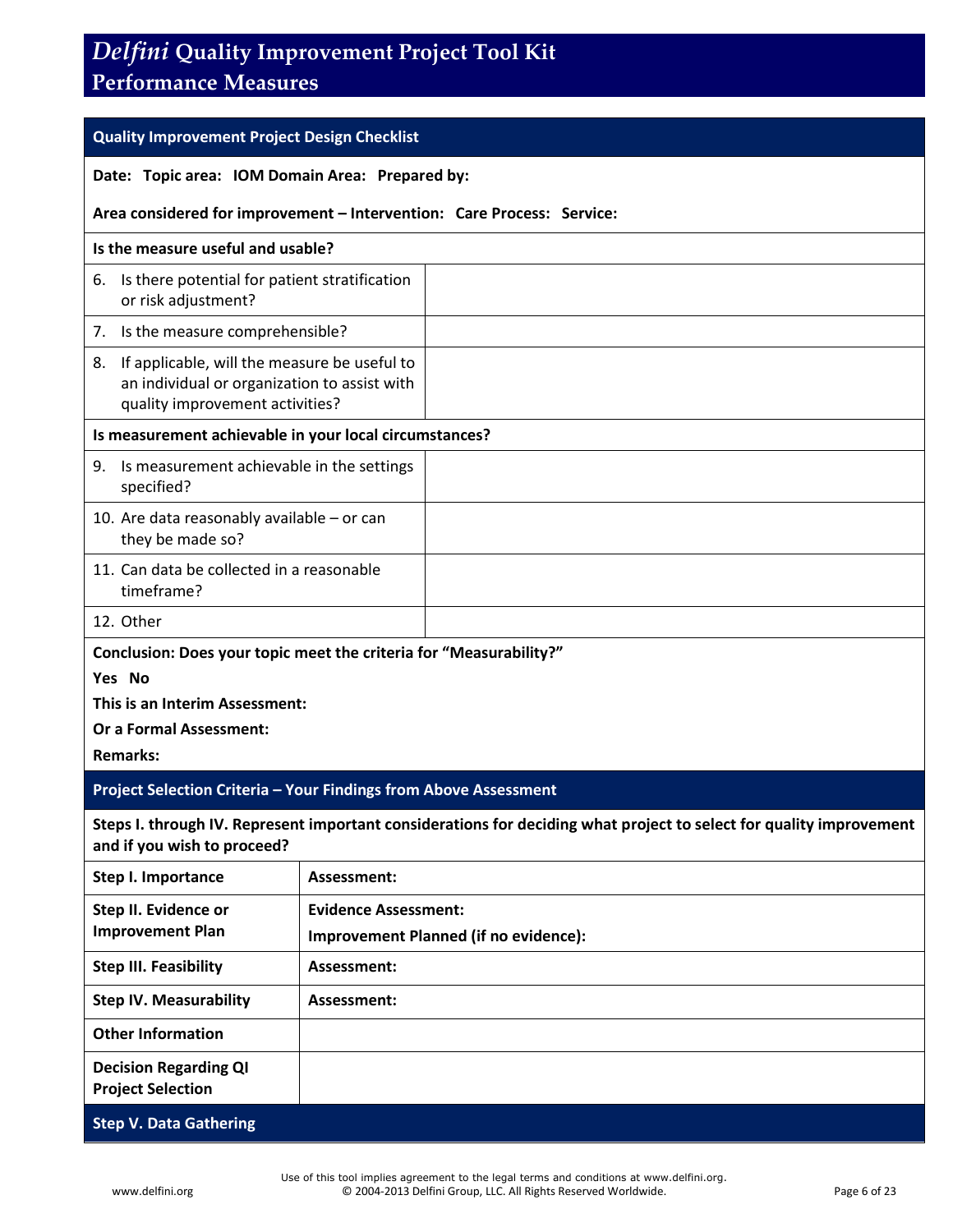### **Performance Measures**

#### **Quality Improvement Project Design Checklist**

**Date: Topic area: IOM Domain Area: Prepared by:** 

**Area considered for improvement – Intervention: Care Process: Service:** 

**How are you going to gather the data to measure the improvement?**

Data gathering validity refers to the methods used to obtain numerators and denominators for performance measurement. See the Appendix for **Data Gathering Validity Tips**.

Document your plan, including such factors as sources for data collection, ICD-9 codes used, potential responses, etc. See also **Performance Measure Documentation** following this section.

**Conclusion: Is data gathering doable and likely to result in valid and useful information?** 

**Yes No** 

**Remarks:**

#### **Step VI. Defining Improvement**

**What is the meaning of your measurement, i.e., what goal will you set to define "improvement?"**

| What are your goals for improvement?<br>(Is there a requirement that is imposed on<br>you?)                                          |  |
|--------------------------------------------------------------------------------------------------------------------------------------|--|
| What are you going to use to determine what<br>constitutes "improvement? (e.g., trend,<br>target, statistically significant change)" |  |
| Other                                                                                                                                |  |

#### **Step VII. Reporting**

#### **How are you going to report the results of your measurement and to whom?**

| Purpose for the report (i.e., required by<br>regulators, accountability, feedback,<br>improvement assessment, etc.) |  |
|---------------------------------------------------------------------------------------------------------------------|--|
| Frequency of the report?                                                                                            |  |
| Level of detail for the report (e.g., individual,<br>unit, organization, etc.)                                      |  |
| Elements to be included?                                                                                            |  |
| Caveats or limitations discussed?                                                                                   |  |
| Distribution for the report?                                                                                        |  |
| Intended recipients of the report                                                                                   |  |
| Other                                                                                                               |  |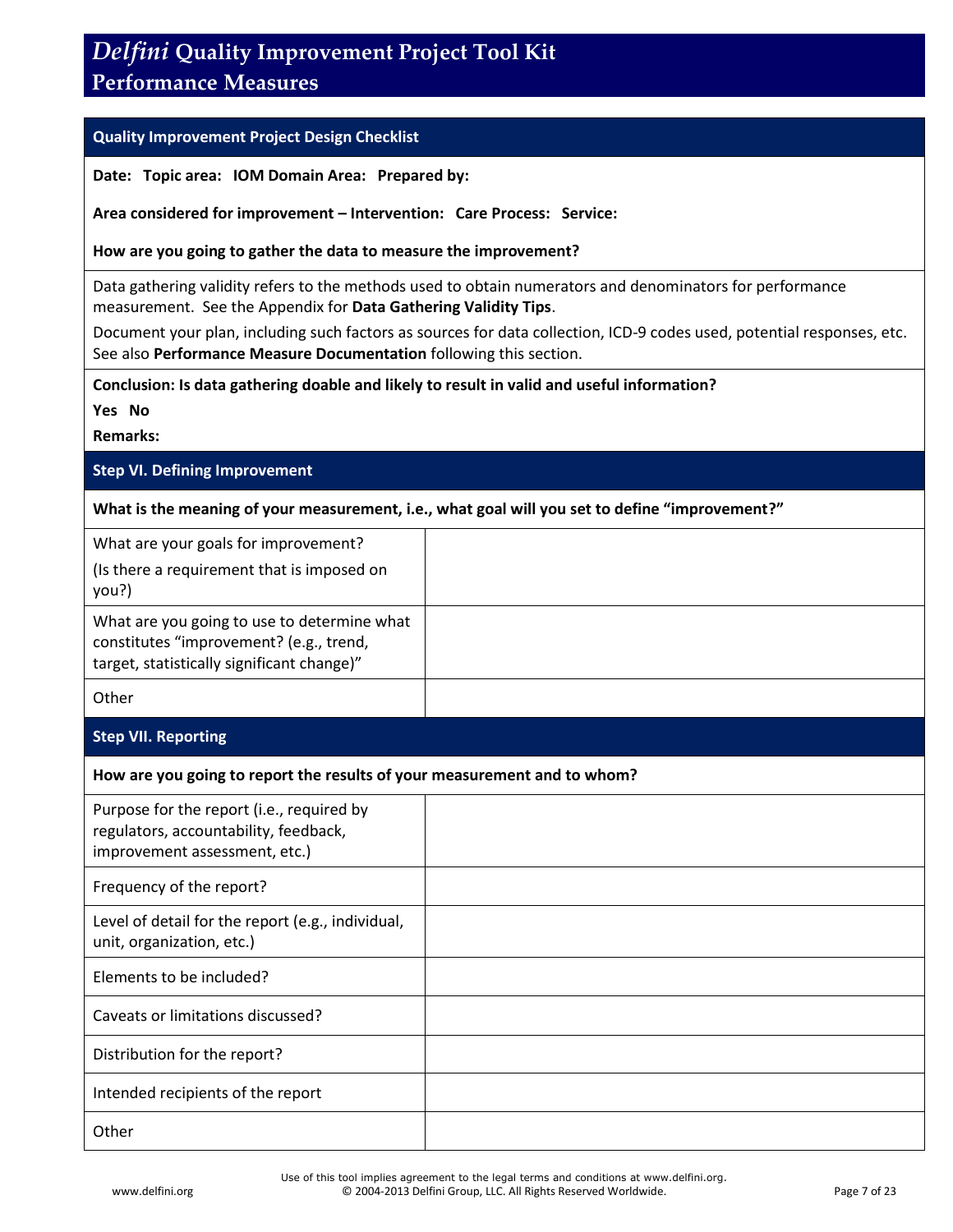### **Performance Measures**

#### **Quality Improvement Project Design Checklist**

**Date: Topic area: IOM Domain Area: Prepared by:** 

**Area considered for improvement – Intervention: Care Process: Service:** 

#### **Step VIII. Updating**

**Conclusion: Is reporting appropriate and reasonable?** 

**Yes No** 

**Remarks:**

#### **What is your process for updating your improvement?**

At a minimum, updates should occur when there is a significant change in the evidence and should be generally reviewed at least every two years?

**Conclusion: Are you prepared to follow-through with appropriate updating for your improvement?** 

**Yes No** 

**Remarks:**

**For additional information or remarks, as needed:**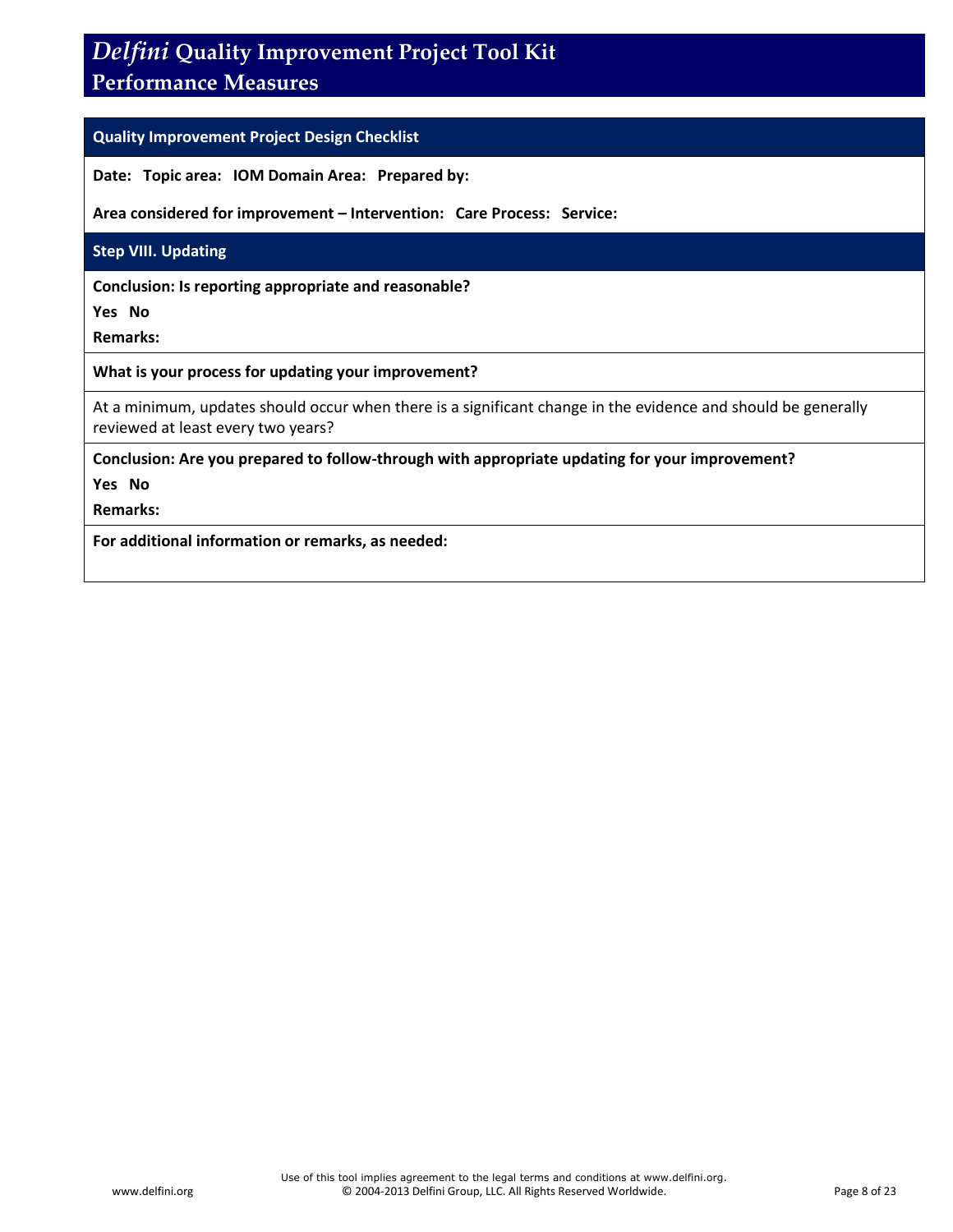#### **Performance Measure Documentation**

This tool can help you create the necessary documentation for your chosen performance measure.

| Date: Topic area: IOM Domain Area: Prepared by:                                                                                                                                                                                                                                                                                                                                                                                        |                                                                                                |  |
|----------------------------------------------------------------------------------------------------------------------------------------------------------------------------------------------------------------------------------------------------------------------------------------------------------------------------------------------------------------------------------------------------------------------------------------|------------------------------------------------------------------------------------------------|--|
| Area considered for improvement - Intervention: Care Process: Service:                                                                                                                                                                                                                                                                                                                                                                 |                                                                                                |  |
| <b>Background Information About the Measure</b>                                                                                                                                                                                                                                                                                                                                                                                        |                                                                                                |  |
| Rationale<br>1.                                                                                                                                                                                                                                                                                                                                                                                                                        |                                                                                                |  |
| Purpose<br>2.                                                                                                                                                                                                                                                                                                                                                                                                                          |                                                                                                |  |
| <b>Clinical setting</b><br>3.                                                                                                                                                                                                                                                                                                                                                                                                          |                                                                                                |  |
| Other<br>4.                                                                                                                                                                                                                                                                                                                                                                                                                            |                                                                                                |  |
|                                                                                                                                                                                                                                                                                                                                                                                                                                        | Performance Measure Documentation Elements - See Appendix for Denominator Validity Tips        |  |
| Clinical recommendation (along<br>5.<br>with strength of the evidence and<br>sources used)                                                                                                                                                                                                                                                                                                                                             |                                                                                                |  |
| Description of the denominator -<br>6.<br>text statement (e.g., all patients<br>with diagnosis of diabetes mellitus<br>and without exclusions). The<br>denominator is determined by<br>applying appropriate inclusion and<br>exclusion criteria.                                                                                                                                                                                       | Denominator (text statement):                                                                  |  |
| Description of numerator - text<br>7.<br>statement (e.g., patients receiving<br>at least one hemoglobin A1c). The<br>numerator - or the decision of<br>what to count $-$ is derived from<br>your evidence-based information<br>for interventions - and ideally for<br>all other services and processes as<br>well. The numerator counts<br>occurrences (such as performance<br>or a care-related process) that you<br>wish to measure. | Numerator (text statement):                                                                    |  |
| Description of the frequency of, or<br>8.<br>time-to-the occurrence (e.g.,<br>performance or process) that will<br>equate with quality.                                                                                                                                                                                                                                                                                                | Frequency of interval:                                                                         |  |
| Calculation<br>9.                                                                                                                                                                                                                                                                                                                                                                                                                      | Numerator: (# of patients meeting numerator criteria) divided by                               |  |
|                                                                                                                                                                                                                                                                                                                                                                                                                                        | Denominator: (# patients in denominator) $-$ (# patients with valid<br>denominator exclusions) |  |
| 10. Other                                                                                                                                                                                                                                                                                                                                                                                                                              |                                                                                                |  |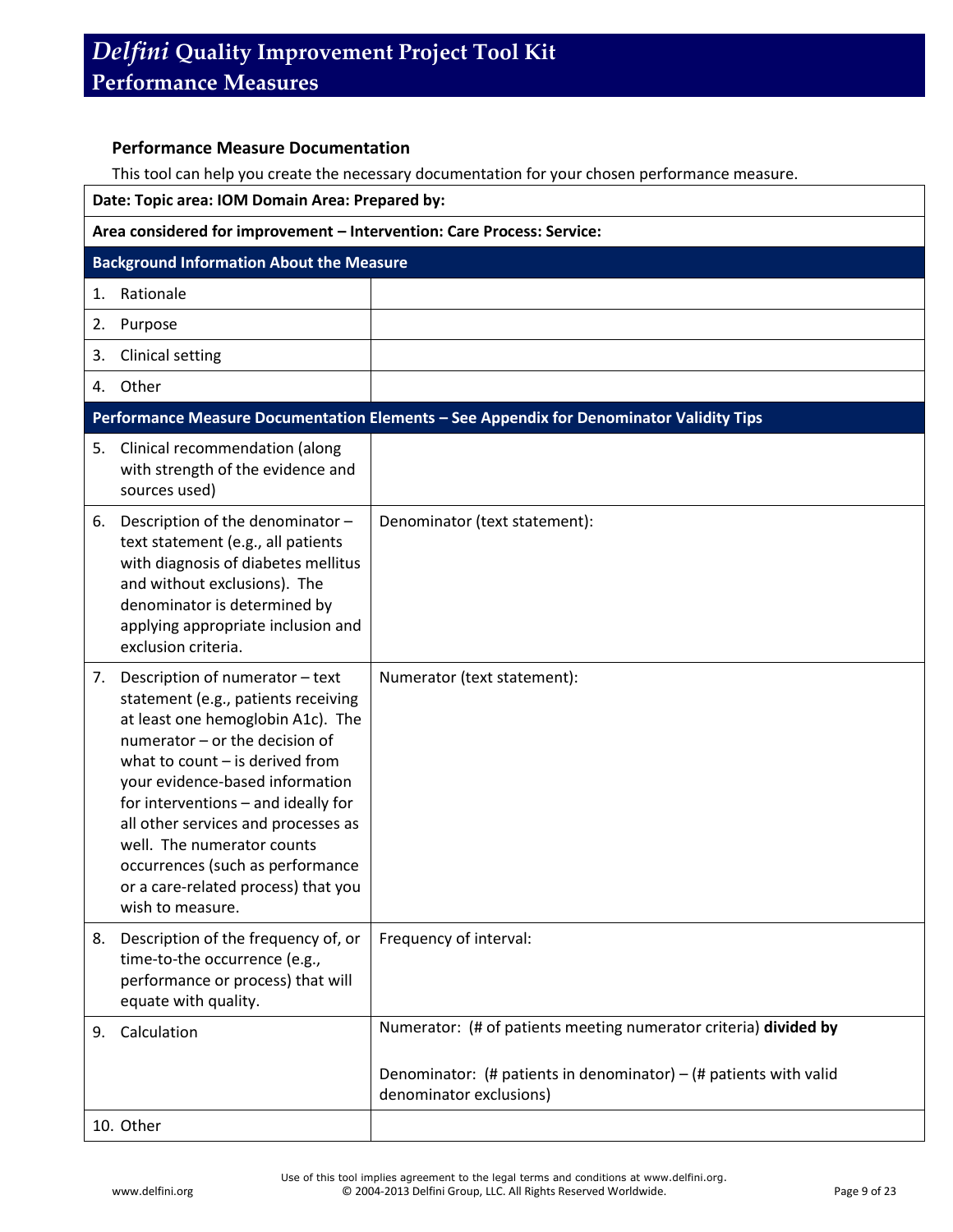### **Performance Measures**

| Date: Topic area: IOM Domain Area: Prepared by:                        |  |  |
|------------------------------------------------------------------------|--|--|
| Area considered for improvement - Intervention: Care Process: Service: |  |  |
| Data Gathering - See Appendix for Data Gathering Validity Tips         |  |  |
| 11. Sampling methodology                                               |  |  |
| 12. Description of data sources                                        |  |  |
| 13. Description of data acquisition<br>methods                         |  |  |
| 14. Time period or frequency for data<br>collection                    |  |  |
| 15. Baseline measurement                                               |  |  |
| 16. ICD-9 codes, CPT or other codes if<br>relevant                     |  |  |
| 17. Other                                                              |  |  |
| <b>Other</b>                                                           |  |  |
| 18.                                                                    |  |  |
| 19                                                                     |  |  |
| For additional information or remarks, as needed:                      |  |  |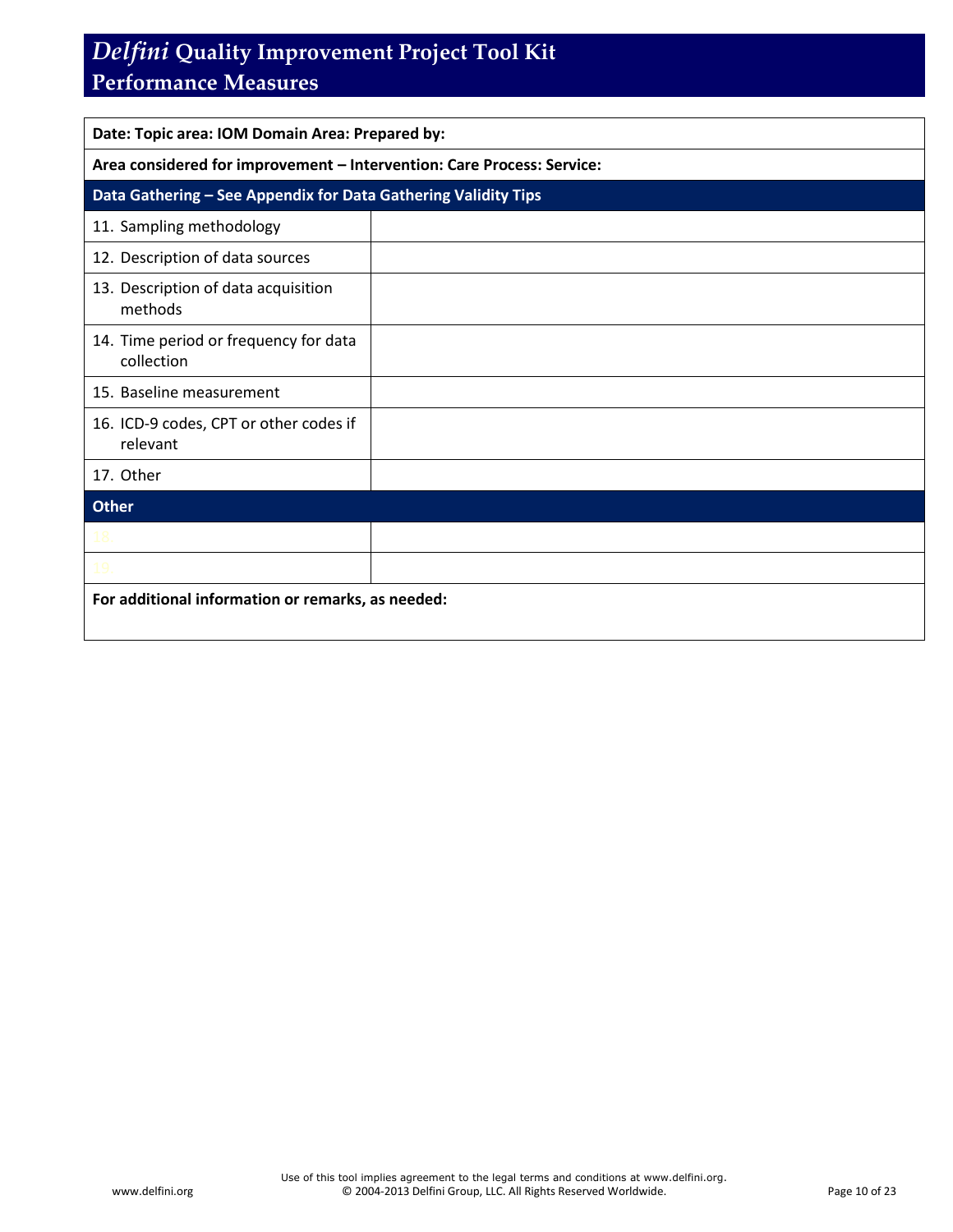#### **APPENDICES**

#### **Selecting Good Topics for Quality Improvement Initiatives**

The 4 criteria below can help you decide essential elements needed for a clinical practice change.

| <b>Criterion</b>                  | <b>Description</b>                                                                                     |  |  |
|-----------------------------------|--------------------------------------------------------------------------------------------------------|--|--|
| Importance of Area for            | There a significant gap between current and optimal care (health and health care outcomes,             |  |  |
| Clinical Improvement              | interventions or care-related processes) and an opportunity to close the gap in one or more of the     |  |  |
|                                   | following areas -                                                                                      |  |  |
|                                   | Reducing inappropriate variation in processes, interventions or services<br>٠                          |  |  |
|                                   | Improving health outcomes (morbidity, mortality, safety, symptoms, quality of life, functioning)<br>٠  |  |  |
|                                   | Improving patient satisfaction<br>٠                                                                    |  |  |
|                                   | Improving clinician satisfaction<br>٠                                                                  |  |  |
|                                   | Reducing uncertainty<br>٠                                                                              |  |  |
|                                   | Improving value through attention to cost and/or utilization (i.e., addressing a gap in use of         |  |  |
|                                   | organizational resources expended as compared to value for patients) or liability                      |  |  |
| <b>Useful and Usable</b>          | There is sufficient, useful and usable evidence to conclude that improved clinical outcomes and/or     |  |  |
| <b>Evidence for Quality</b>       | value can be achieved through practice changes in interventions, services delivered to patients or in  |  |  |
| <b>Improvement Efforts</b>        | care-related processes). Having valid evidence means that conclusions can be drawn regarding cause     |  |  |
|                                   |                                                                                                        |  |  |
|                                   | and effect relationships between clinical interventions or care processes and health care outcomes.    |  |  |
|                                   |                                                                                                        |  |  |
|                                   | Useful and usable evidence is scientific evidence that is -                                            |  |  |
|                                   | Valid<br>٠                                                                                             |  |  |
|                                   | Addresses effectiveness<br>٠                                                                           |  |  |
|                                   | Relevant to your population, is applicable and considers the patient perspective<br>٠                  |  |  |
|                                   | Acceptable to physicians and patients including whether physicians will apply appropriately and<br>٠   |  |  |
|                                   | whether patients will adhere to recommendations                                                        |  |  |
|                                   | Actionable<br>٠                                                                                        |  |  |
|                                   |                                                                                                        |  |  |
|                                   | IF THERE IS NO VALID, USEFUL SCIENTIFIC EVIDENCE, AND THIS IS FOR AN INTERVENTION = STOP.              |  |  |
|                                   | Do not do an "improvement." If this is for efficiency, satisfaction or a process, ideally you want to  |  |  |
|                                   | use valid and useful scientific evidence-so you should look for it, but evidence may not be available. |  |  |
|                                   | If not, assumptions will have to be substituted for evidence.                                          |  |  |
| <b>Organizational Feasibility</b> | Clinical improvement is achievable by successfully implementing a quality improvement initiative,      |  |  |
| of Improvement                    | which is feasible to do, and the outcomes of which can be successfully measured                        |  |  |
|                                   |                                                                                                        |  |  |
|                                   | Changes in clinical care are achievable, measurable and acceptable<br>٠                                |  |  |
|                                   | Implementation of quality improvement is feasible<br>٠                                                 |  |  |
|                                   | Organizational structures and processes are in place for supporting change<br>٠                        |  |  |
|                                   | Leadership supports change, and ideally an internal champion is available<br>$\circ$                   |  |  |
|                                   | Culture will accept change<br>$\circ$                                                                  |  |  |
|                                   | Systems are in place for supporting change                                                             |  |  |
|                                   | Resources are available to support initiative (e.g., financing, capacity, skills)<br>٠                 |  |  |
|                                   | Forces which could hinder the improvement are understood and minimized, and forces which can           |  |  |
|                                   | promote the change are optimized and/or aligned (e.g., external requirements or pressures,             |  |  |
|                                   | incentives, triangulation issues, etc.)                                                                |  |  |
| Measurement is                    | Measurement is achievable in the settings specified                                                    |  |  |
| achievable                        |                                                                                                        |  |  |
|                                   | Selected measures meet criteria for attributes of good performance measures<br>٠                       |  |  |
|                                   | Data are, or can be made, reasonably available<br>٠                                                    |  |  |
|                                   | Data can be collected in a reasonable timeframe                                                        |  |  |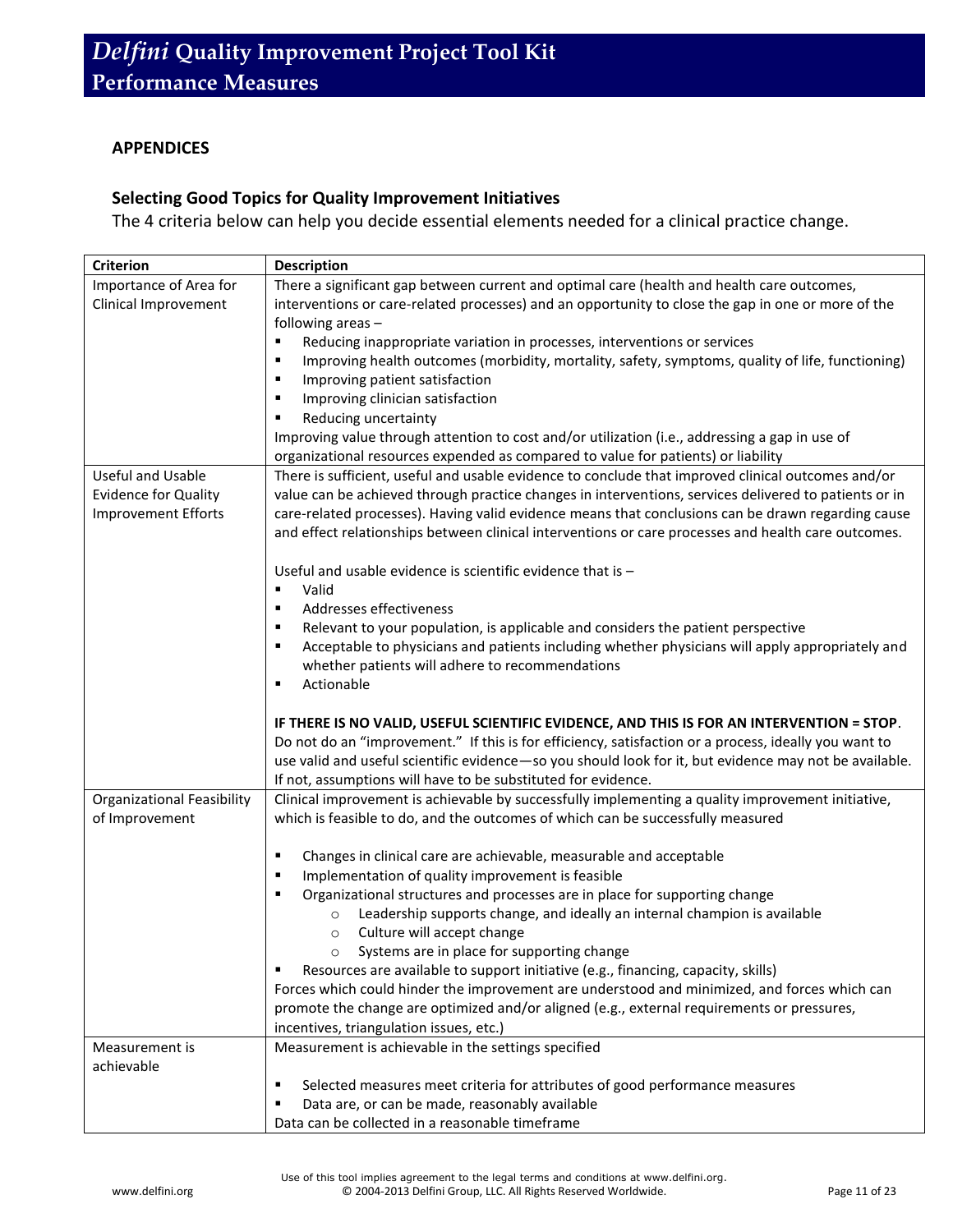#### **Quality Domains from the Institute of Medicine (IOM)**

From Crossing the Quality Chasm. Washington DC: National Academy Press – 2001.

The 6 quality domains from the IOM can help you frame a context for and ideas about your initiative.

| From Institute of Medicine (IOM)                                                                                                                                                                          | <b>Delfini Commentary</b>                                                                                                                                                                                                                                                                                                                                                                                                                                                                                                                                                                                                                                                |
|-----------------------------------------------------------------------------------------------------------------------------------------------------------------------------------------------------------|--------------------------------------------------------------------------------------------------------------------------------------------------------------------------------------------------------------------------------------------------------------------------------------------------------------------------------------------------------------------------------------------------------------------------------------------------------------------------------------------------------------------------------------------------------------------------------------------------------------------------------------------------------------------------|
| Safety $-$ avoiding injuries to patients from the<br>care that is intended to help them.                                                                                                                  | Requires attention to reducing error.                                                                                                                                                                                                                                                                                                                                                                                                                                                                                                                                                                                                                                    |
| Effectiveness - providing services based on<br>scientific knowledge to all who could benefit and<br>refraining from providing services to those not<br>likely to benefit (avoiding underuse and overuse). | Requires the identification of those interventions which should<br>be put into practice through application of useful and usable<br>medical evidence which is valid, demonstrates effectiveness, is<br>relevant, is acceptable to physicians and patients and is clinically<br>doable.                                                                                                                                                                                                                                                                                                                                                                                   |
|                                                                                                                                                                                                           | Requires the identification of medical practices for which there is<br>insufficient evidence or evidence of no benefit or harm through<br>analysis of useful and usable medical evidence.                                                                                                                                                                                                                                                                                                                                                                                                                                                                                |
| Patient-centeredness - providing care that is<br>respectful of and responsive to individual patient<br>preferences, needs, and values and ensuring that<br>patient values guide all clinical decisions.   | Requires attention to providing information to patients on issues<br>of import to them such as benefits, harms, risks, costs,<br>uncertainties and alternatives. Successful engagements between<br>clinicians and patients include the provision of information along<br>with warmth, empathy, respect, and frequently facilitating<br>patients' choices attending to individual preferences for decision<br>styles. Communications for patients effectively supply<br>knowledge, facilitate decision-making and/or describe potential<br>actions to be taken.<br>Requires sensitivity to patient care, comfort and emotional needs<br>from the patient's point of view. |
| Timeliness - reducing waits and sometimes<br>harmful delays for both those who receive and<br>those who give care.                                                                                        | Requires attention to access, coordination of care and patient<br>pathways through the health system along with potential<br>mechanisms for how care is made available to patients (i.e., in<br>person visits, group visits, website care centers, self-management<br>protocols, etc.).                                                                                                                                                                                                                                                                                                                                                                                  |
| Efficiency - avoiding waste, in particular waste of<br>equipment, supplies, ideas, and energy.                                                                                                            | This requires attention to all processes used in health care to<br>reduce complexity and redundancies.                                                                                                                                                                                                                                                                                                                                                                                                                                                                                                                                                                   |
| Equity - providing care that does not vary in<br>quality because of personal characteristics such<br>as gender, ethnicity, geographic location, and<br>socio-economic status.                             | This requires a respectful approach to the individual and his/her<br>individual needs. Care is provided by considering an individual's<br>ability to benefit.                                                                                                                                                                                                                                                                                                                                                                                                                                                                                                            |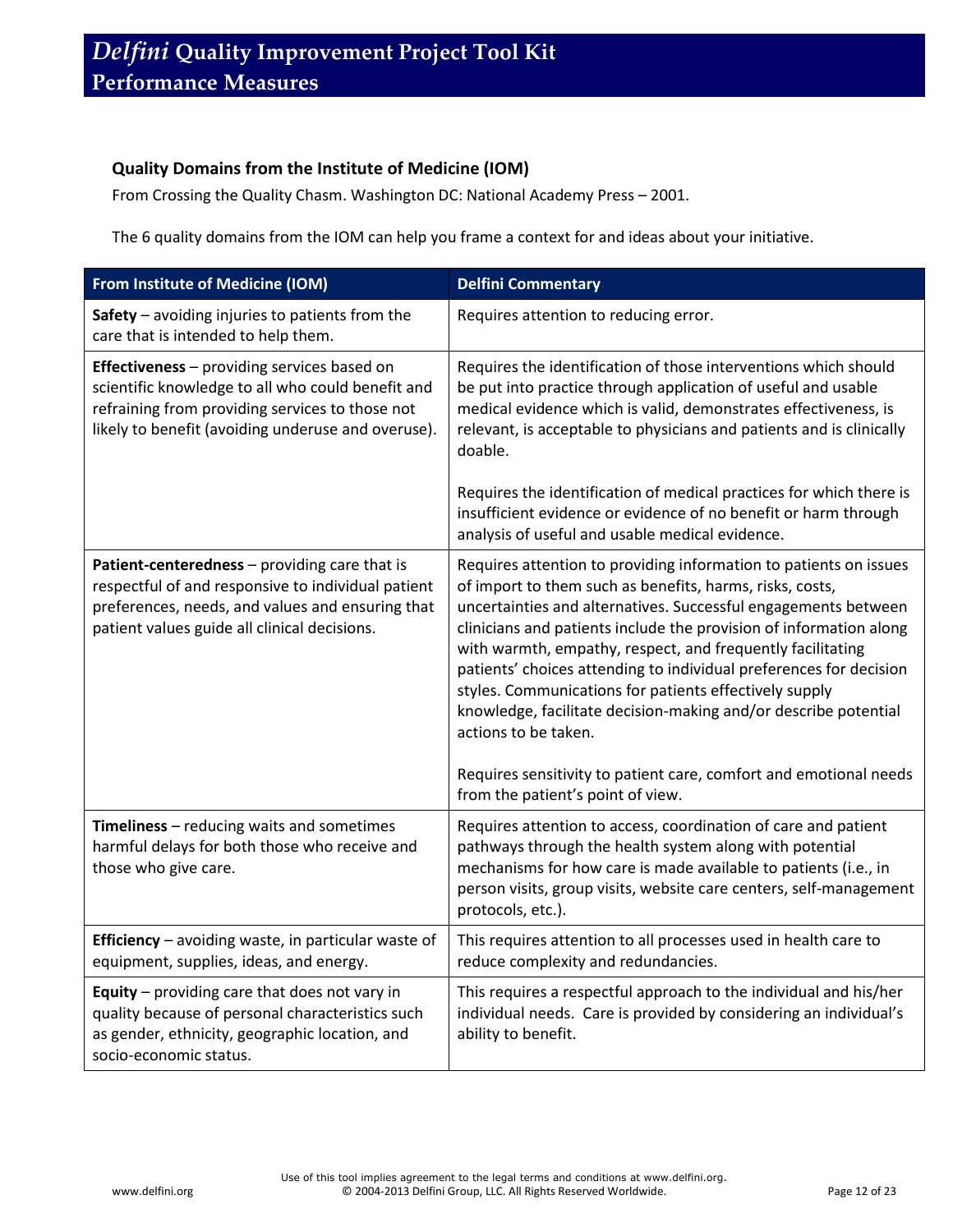#### **Performance Measures – Key Attributes**

The 3 attributes below can help you decide essential elements needed for a performance measure.

#### **Attribute & Description**

Performance measurement is a quantitative way to measure health care quality. Performance measurement in clinical care is a quantitative way to measure what is done to patients or what care patients receive.

- To measure quality, the denominator specifies the "universe" of who or what ought to have had an occurrence (e.g., who should be treated with an ARB).
- The numerator is the count of what actually happened (e.g., who actually got an ARB out of those who should have received an ARB).
- **The frequency specifies how often it is supposed to happen.**

#### **The measure is quantifiable**

Quantitative Measurement =

- The numerator is a count and is a subset of the denominator, e.g., "Patients receiving at least one hemoglobin A1c in the reporting period." For your numerator, generally you will be measuring occurrences of events such as appointments, blood tests, procedures, referrals, advice given, behaviors, appointments missed, equipment used, hours worked, phone calls, minutes waited, etc. Usually it will be something that you are doing to a patient.
- The denominator is a pool from which the count is taken (e.g.,"All patients with a diagnosis of diabetes mellitus.") Frequently your denominator will be a patient population, but it can consist of other types of occurrences such as patient characteristics, conditions or outcomes or patient charts, visits, etc.
- **FIM** Frequency of intervals for occurrence of the performance or process

#### **The measure is valid**

"The measure is valid" means that it represents what it purports to represent, i.e., it is true and can be relied upon to measure the clinical improvement.

Denominator Validity: Requires appropriate inclusions and exclusions to create the right pool for improvement.

Numerator Validity: Entails the right choice for what to measure (the "count") which enables either –

- The ability to draw cause/effect conclusions directly or indirectly based on valid and useful evidence that what we are doing will result in improvement; or,
- The ability to infer from reasonable associations that strongly indicate that what we are doing to establish evidence-based improvements has been effectively implemented.
- **Unless you are going to do a high quality research study, the measurement could be highly susceptible to** bias, confounding and chance and mislead you if you attempt to measure health care outcomes. Therefore, frequently it is a good idea to choose a measure to count what you do—not the health outcome, i.e., a process or performance indicator. It is important that the measure be directly associated with the clinical improvement (e.g., prescriptions of ACE Inhibitors following MI). This approach provides confidence that the performance measure is associated with important improvements in health status. (For example, readmission rates to an ICU should not be used as a measure unless we have valid, useful and usable evidence that readmission rates are linked to meaningful health outcomes documented by valid studies – otherwise, it might be the result of some known or unknown confounder). Users of performance measures must bear in mind that bias, confounding and chance are always present in observational data—and performance measurement is based on observational data. This fact becomes of utmost importance when making judgments about the competence of individuals or the quality of a group. Keep in mind factors you have control over and those which you do not to help inform your selection for what to measure.

Frequency Validity: Requires that intervals for the performance or process will equate with quality.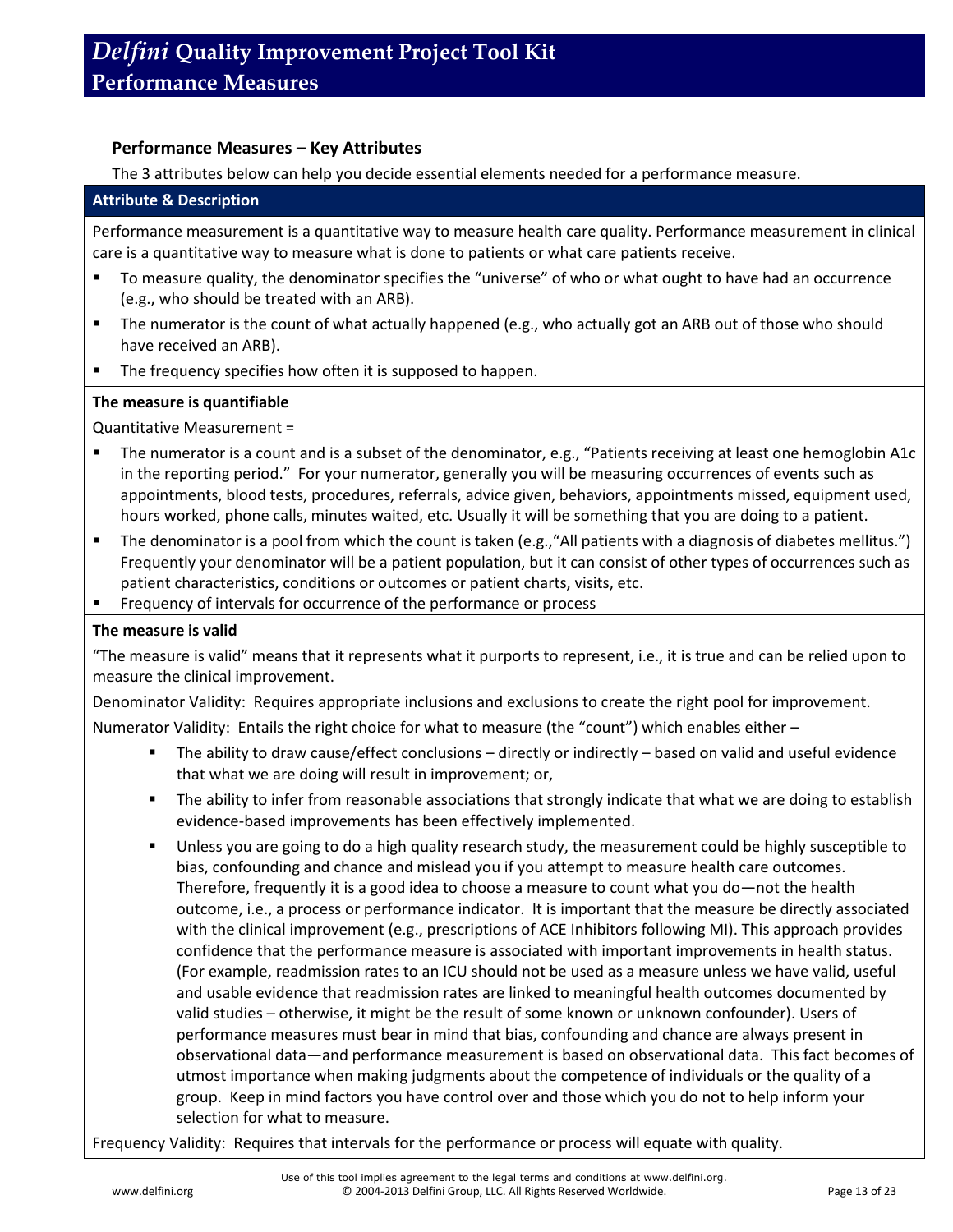Measure Validity: Requires that –

- 1. The measure is accurate, i.e., the ability of the performance measure to correctly identify events or other occurrences that it is designed to identify.
- 2. The measure is dependable, i.e., repeated testing gives consistent results.

#### **The measure is useful and usable**

- **There is potential for patient stratification or risk adjustment, i.e., differing patient characteristics associated with** clinical outcomes should be identified and measures should be adjusted if comparisons are made between clinical groups. Example: reporting of lipid values can be adjusted for various risk factors such as obesity and diabetes, etc.
- The measure is comprehensible users can understand the measure's purpose and usefulness.
- **The measure should assist individuals or groups in quality improvement activities.**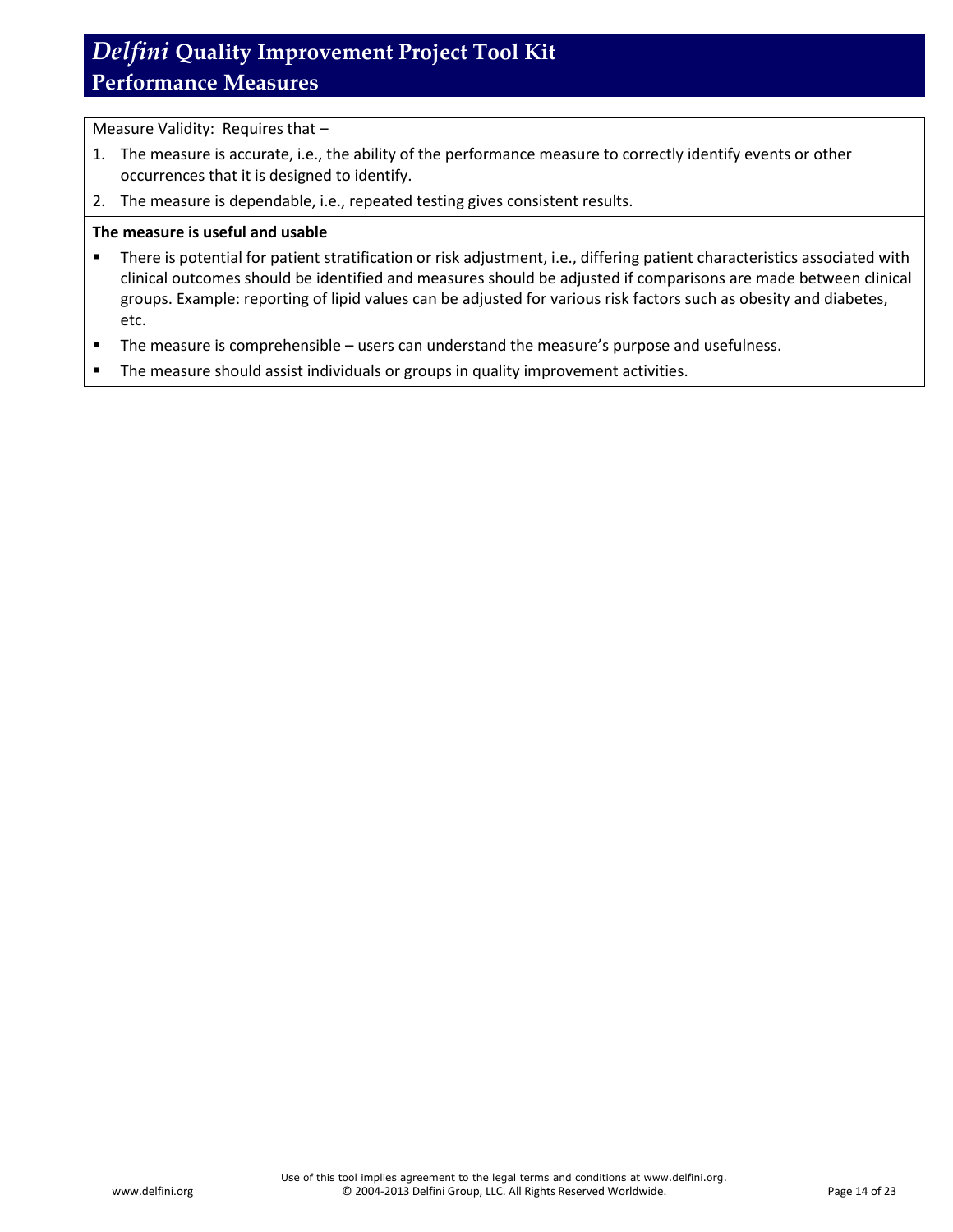#### **Denominator Validity Tips**

Ensure that you have appropriate sources for your denominator such as a valid population or sample and use valid methods to sample from your denominator – for example –

- Is your choice of the patient population relevant to your goals? Are these reasonable patients to be measured? Do the inclusion/exclusion criteria for the denominator (population) include the appropriate people? Is there assurance people have been diagnosed accurately. Consider: If you are sampling the population, can you ensure that you do not have a misrepresentative or skewed sample (e.g., oversampling of patients with severe illness)?
- Any time you are comparing a performance measure's denominator with your population (such as when you have adopted a performance measure created elsewhere, for example), there is a need to consider population differences. For example, are your patients at higher risk than those in the performance measure's denominator? Good measures provide methods for adjusting your denominator if it differs from the performance measure's denominator.
- If utilizing methods for risk stratification or risk adjustment, is the process appropriate? Example: COPD may affect risk. An organization could define COPD as "having smoked and coughed in the past three months" instead of using the usual definition of COPD. This would result in upcoding which might overstate improved performance on the performance measure. Consider: Demographics, measurability, age, race, gender, bodily characteristics, risk, diagnosis, disease severity, prognosis, co-morbidities, compliance, etc.

| <b>Example</b>                                                           | <b>Denominator Issues</b>                                                                                                                           | <b>Validity Issue</b>                      |  |  |
|--------------------------------------------------------------------------|-----------------------------------------------------------------------------------------------------------------------------------------------------|--------------------------------------------|--|--|
| Cervical cancer<br>screening                                             | Did the denominator exclude women without a cervix?                                                                                                 | Relevance and<br>measurability             |  |  |
| <b>COPD</b>                                                              | Do patients really have the diagnosis?                                                                                                              | Diagnostic testing<br>biases               |  |  |
| Colon cancer screening                                                   | Did the denominator exclude patients where there is documented<br>clinical judgment that a patient should not be screened?                          | Clinician application                      |  |  |
| Colon cancer screening                                                   | Did the denominator exclude patients who refuse testing, don't<br>show up for appointment, are screened outside the system or<br>treated elsewhere? | Pt perspective<br>(choice) or<br>adherence |  |  |
| Use of ACEIs or ARBs in<br><b>Heart Failure</b>                          | Did the denominator exclude patients who have adverse effects<br>from ACEIs or ARBs?                                                                | Relevance and pt<br>perspective (harms)    |  |  |
| Considerations for Inclusion/Exclusion Criteria - Some Areas to Consider |                                                                                                                                                     |                                            |  |  |

Can you reliably reach or get data about your intended sample?

- 1. Is the intervention relevant to the patient (e.g., paps in women without a cervix)?
- 2. For screening measures, did you exclude patients with symptoms and signs of the condition, (e.g., cancer)?
- 3. Is the patient actually cared for in your setting enrolled during the measurement time period, possibly cared for by another system, alive, etc?
- 4. Is the patient pre-terminal or does the patient have significant morbidities making exclusion appropriate?
- 5. Has the patient declined the intervention or is not adherent?
- 6. Is the intervention not clinically indicated or otherwise not appropriate (e.g., intolerance or adverse effects, discussing screening tests in patients who are having difficulty dealing with major therapeutic or diagnostic interventions may be inappropriate?)
- 7. Consider demographic variables such as age, gender, etc. as relevant for inclusion or exclusion.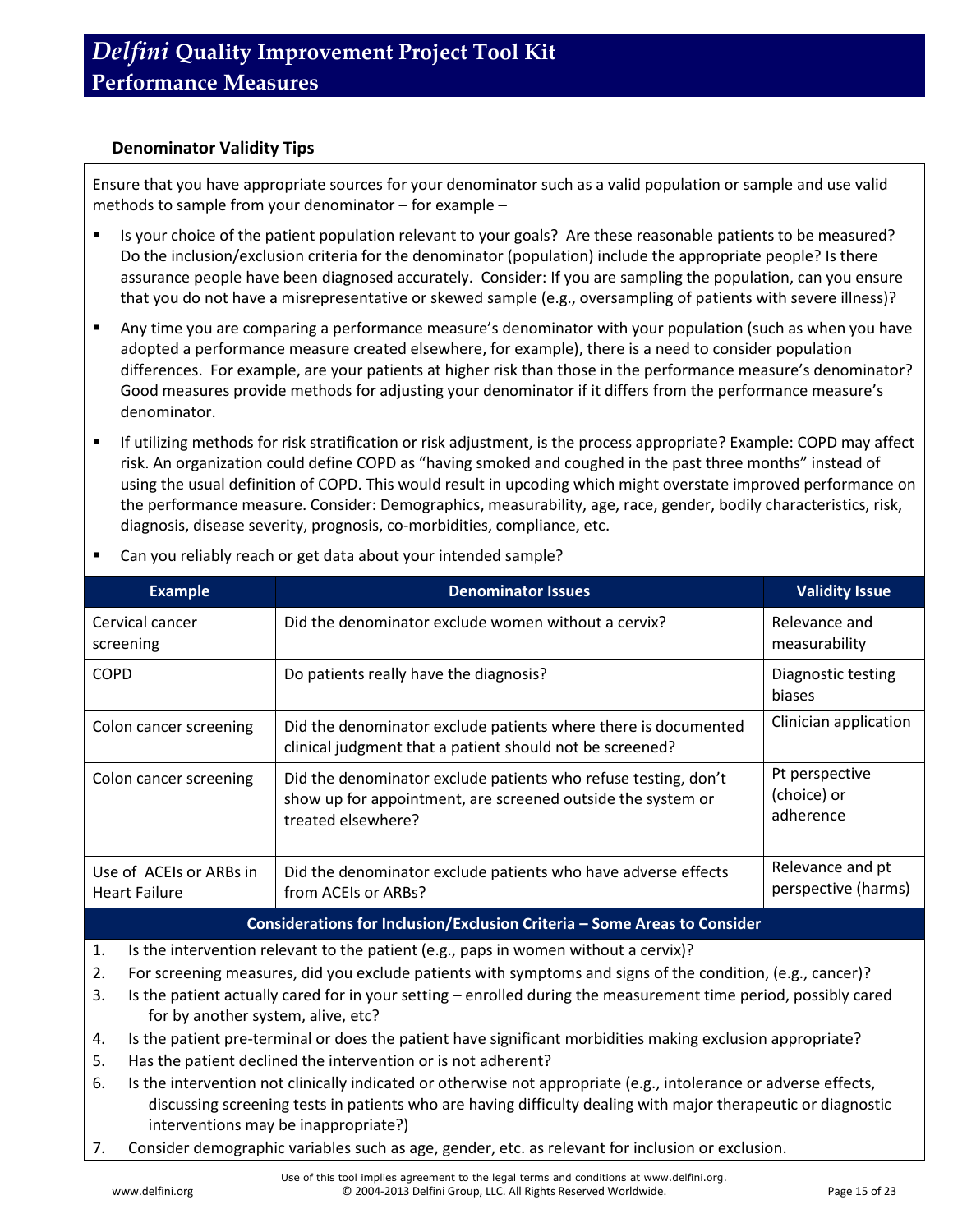8. **NOTE**: Consider other non-preference patient issues, such as cost, system barriers, access, patient understanding, etc. You may wish to exclude these from the denominator, or you may wish to not exclude them if you are trying to create improvements in these areas.

9. Other?

| <b>Considerations</b> | <b>Inclusions</b> | <b>Exclusions</b> |
|-----------------------|-------------------|-------------------|
| Relevance             |                   |                   |
| Appropriateness       |                   |                   |
| Demographics          |                   |                   |
| Patient preferences   |                   |                   |
| Under your care       |                   |                   |
| Available data        |                   |                   |
| Other                 |                   |                   |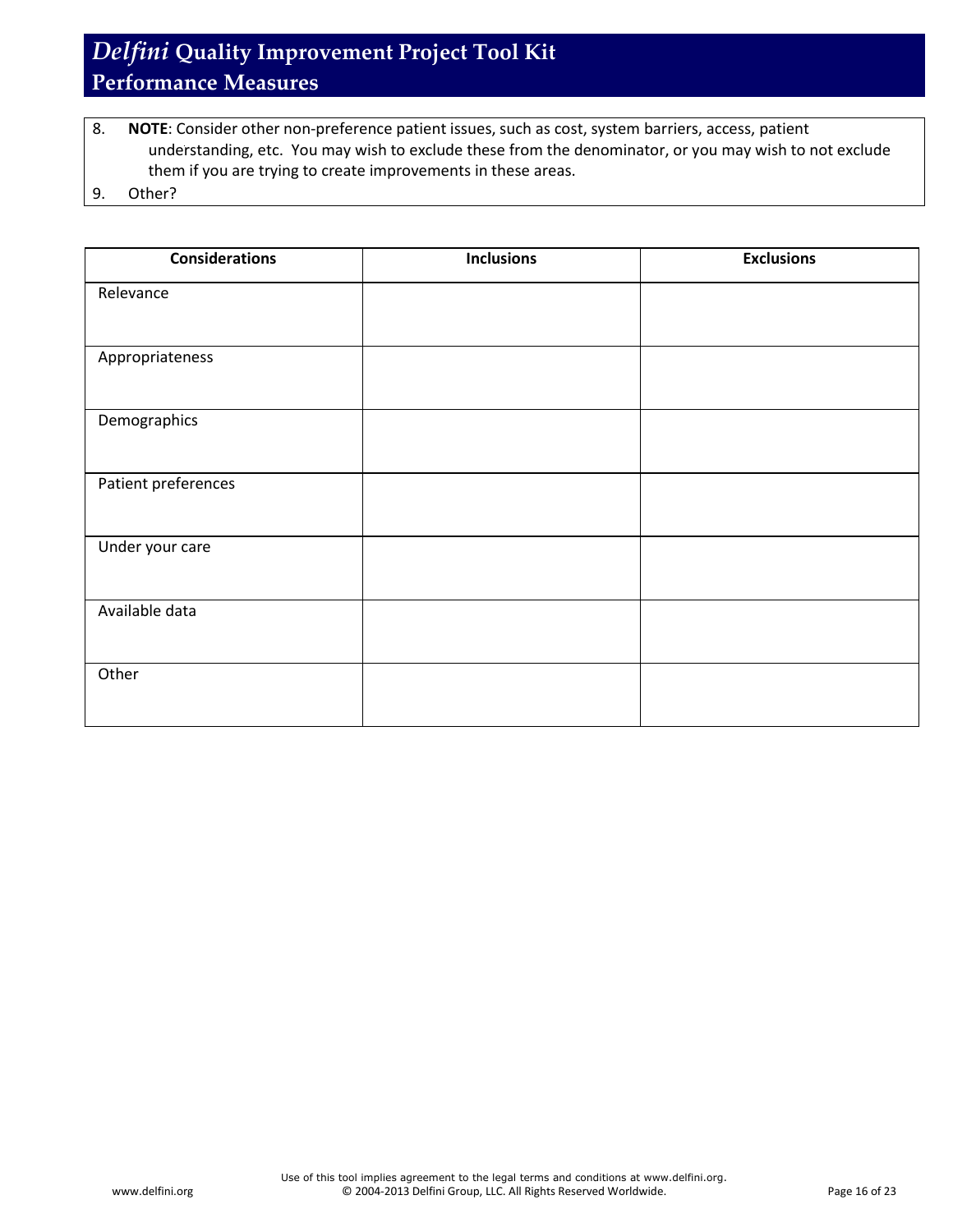#### **Data Gathering Validity Tips**

Data gathering validity refers to the methods used to obtain numerators and denominators for performance measurement. Measurement may be through EMR, claims data, other database data, survey or chart review, as examples.

Even with a valid performance measure, invalid results can occur if the performance measure is not appropriately applied. For example, invalid results can occur when denominator exclusions are included or when denominator inclusions are excluded.

- Does the source for data collected seem reasonable? For example, if looking for a diagnosis of left ventricular dysfunction, were both inpatient and outpatient sources utilized.
- Are items of interest sufficiently comprehensive and defined (e.g., diagnosis and treatment), including the possible responses for your variables (e.g. patient refused, clinically inappropriate, contraindicated)? One example would be defining the age and precise laboratory cut-off values for a diabetes performance measure.
- Might bias be introduced through any data collection process, instrument or survey tool or through the means of its administration? Example 1: A nurse asking patients questions about satisfaction following an appointment may create more bias than a mailed survey. Example 2: Analysts including invalid inclusions or exclusions in numerator or denominator.
- Have you avoided potential for double-counting?
- Is the data collection timeframe sufficient to get appropriately meaningful results given the area of interest? Consider: Primary effect, side effects, symptoms, regression, remission, recurrence, survival, etc.
- When adjusting for risk, it is important to realize that risk adjustment models cannot be relied upon to correct for differences (confounders) between individuals, units, organizations, etc.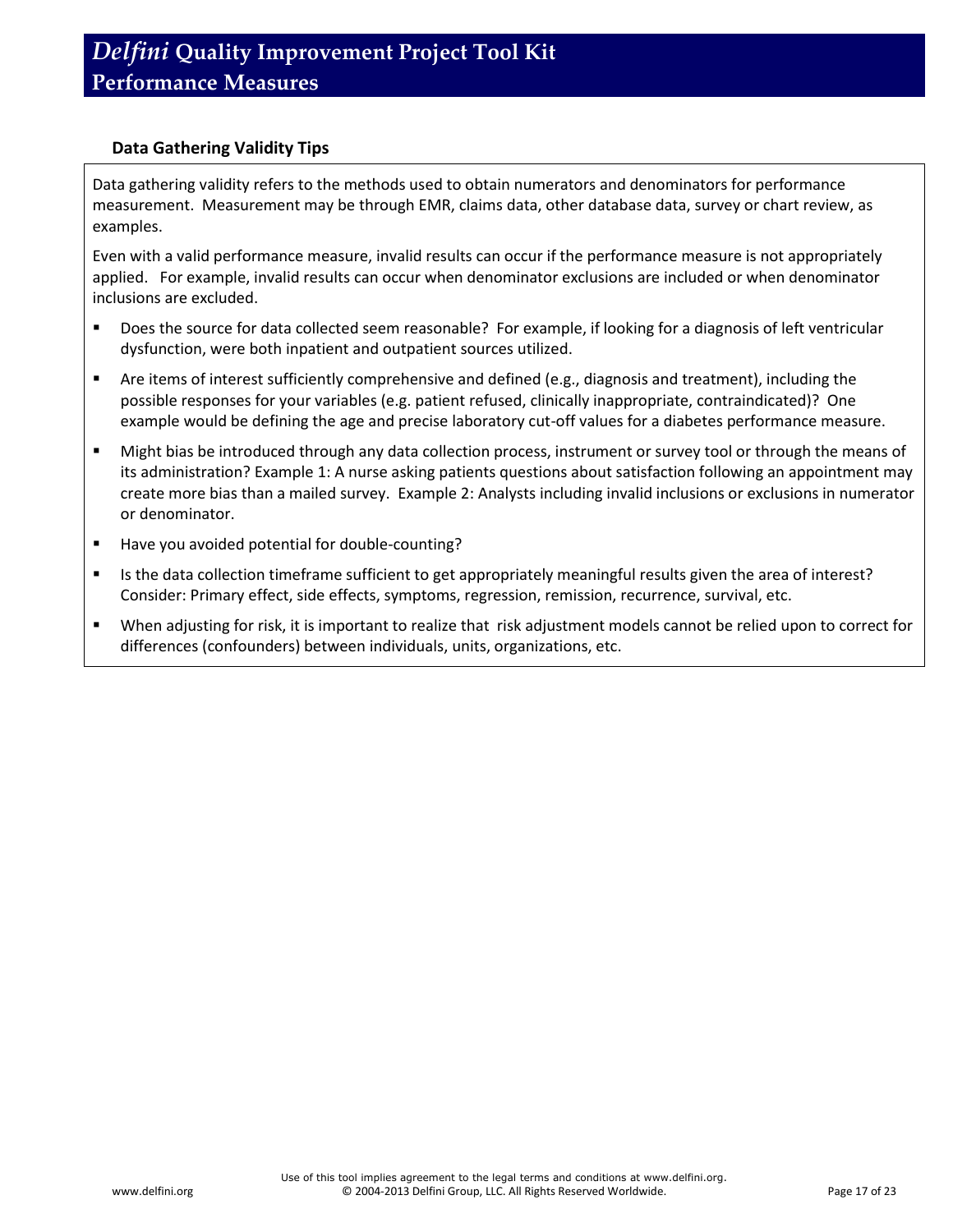#### **Goal Setting Tips**

Goals are what you are trying to accomplish in a general way, such as improve care for diabetics. Targets are specific rates you may be trying to achieve. For example, Healthy People 2010 lists national goals for the next decade and recommended targets.

**Goal**: Increase the proportion of adults with diabetes whose condition has been diagnosed.

**Target**: From 68 to 80 percent.

Your goal will be partly determined by the purpose for doing performance measurement – as a requirement of accreditors, for example, or for internal purposes for improving quality.

Generally, the major goals of performance measurement are to improve outcomes and provide value. Even if groups or individuals do not reach specific performance targets, their increased attention to quality improvement efforts can result in significant clinical improvements. In any case, the results of measurements should be used to increase attention to the structures, methods, processes, roles, skills, tools and systems that can be improved. For internal purposes, you may be satisfied with less rigorous approaches – even getting people to focus on a particular issue by drawing attention to it can sometimes result in improved care or service.

If you want to do something more formal, are you going to establish a trend, a target (e.g., a target set by Healthy People 2010, or 75 percentile of a top performing organization as reported by NCQA, or other percentage or rate set for improvement) or will you look for statistically significant change?

- **Trend: Are your results going in the desired direction.**
- Statistically significant difference: Have we made meaningful change and gains in improvement?
- **Target: Have we reached a specific number or are our results within a range that we have defined as** "improvement?"

Careful attention to establishing the right denominator with appropriate inclusions and exclusions can minimize the risk of setting your target unrealistically high.

By addressing certain unpredictable issues in the denominator, you do not have to adjust for them in the target. Examples include (see **Denominator Validity Tips** for more complete information).

- Patients not consenting;
- Non-adherence;
- **People getting care outside the system;**
- **Inappropriate for intervention due to comorbidities;**
- **People likely to die within next 6 months;**

Compare to current performance for rough reality check.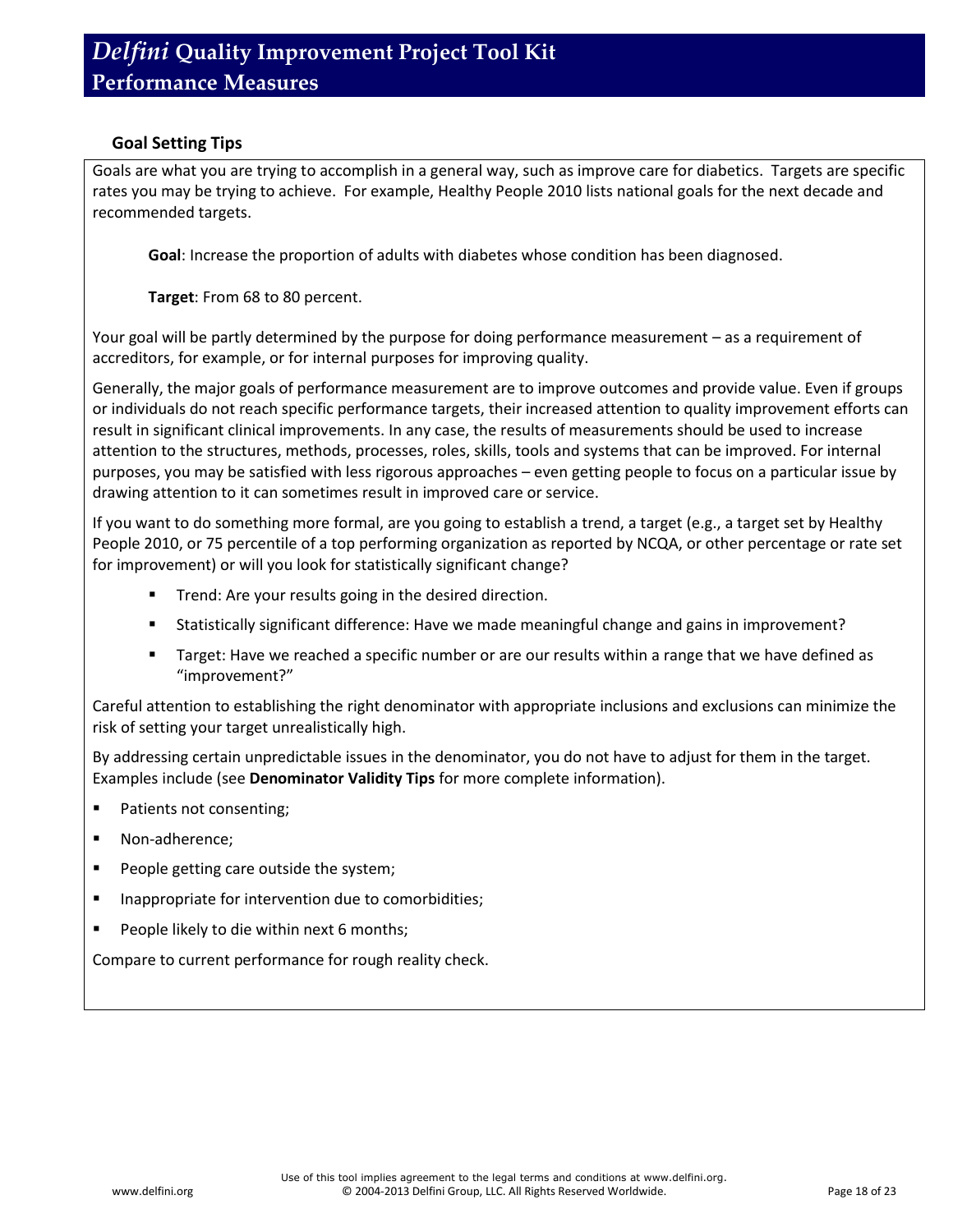#### **Reporting Tips**

- Will conclusions you that you and others reach be justified by the results?
- Is there data integrity (accuracy, consistency, completeness)?
- If composite outcomes are reported, then do the outcomes that are chosen for reporting seem reasonable and not misleading (e.g., combinations of subjective and objective outcomes, combinations of severe outcomes with mild ones or process measures)? Example: Event-free mortality could inappropriately be defined to include an elective procedure.
- **Are limitations acknowledged?**
- Is the measure useful for comparing one individual, group, unit or organization with another? (Reminder even though a performance measure may be based on outcomes from valid RCTs, the results of measurements within a unit, organization or system of care are equivalent to the results of an observational study. Therefore there will always be confounding, and definite cause-effect conclusions cannot be made. This can be a major problem when drawing conclusions based on comparisons between individuals, groups, units, organizations, etc. Adjusting for confounders will never eliminate selection bias the way well-done RCTs do. Remember — patients are never randomized to clinicians' practices or specific organizations, unless part of a formal research study, for example.)
- **Expecially susceptible to confounding can be health outcomes, satisfaction and behaviors.**
- **Because of bias, confounding and chance, extreme caution should be used in drawing cause-effect conclusions** regarding clinicians' effect on health outcomes.
- Be mindful of what is under whose control for example, many factors go into what might lower a patient's HgA1C, but a physician can control whether or not he or she ordered a lab test.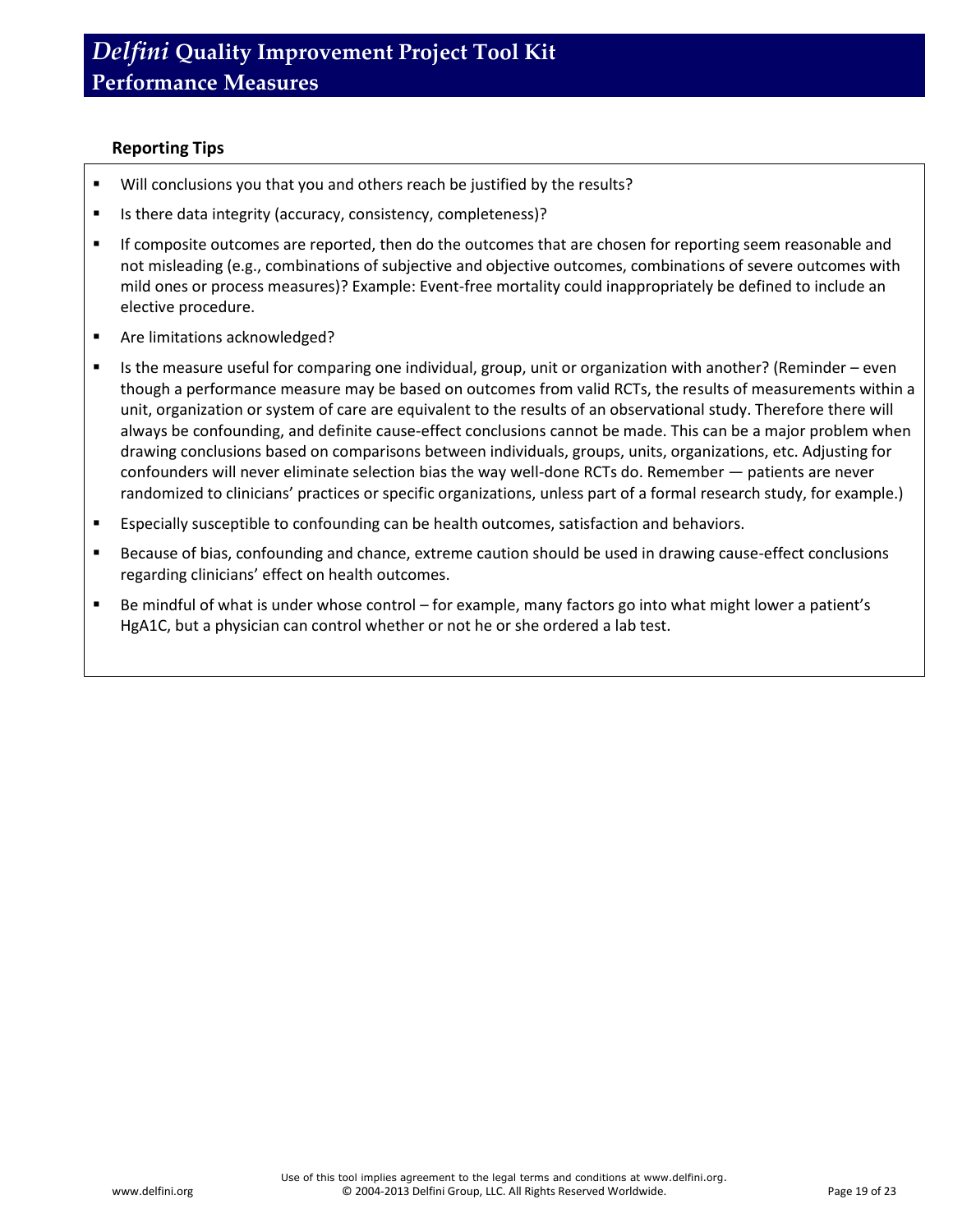#### **Performance Measures Searching Tips**

You may wish to find performance measures which have already been created to serve as "seed" projects for your work. Keep in mind that many are not evidence-based or impose greater requirements that may be excessive or insufficient. Therefore, you need to rely on trusted EBM sources or perform your own evidence review. You may also wish to evaluate the "reasonableness" of the frequency of the measure, and other elements.

See the **Delfini Searching Tool** for more sources and pointers. Here are some sites that may have some measures you will wish to work with as a starting point.

#### **Cautions:**

- You should be aware that much of the information contained in any of these sites may be of varying quality.
- Unless you are fully convinced the information is developed through a rigorous and systematic process, it is **strongly advised** that you use a tool – such as those found in the **Delfini** Evidence Tool Set or the *Delfini* QI Project Tool Set – to evaluate the validity and potential usefulness of the information you may find on these sites. See our [Tools.](http://www.delfini.org/delfiniGood.htm#tools)
- For secondary studies and secondary sources, you may need to update the information using PubMed, for more current research following the end of the search used in the source.
- Even sources you might assume "trustable," may have generally great methods, but politics may affect the content in important ways that are not evidence-based.
- Some of these sites may be available through a subscription service only.
- Ultimately you will need to apply your own judgment in determining whether a source can be useful to you or not.
- **1. National Quality Measures Clearing House** http://www.qualitymeasures.ahrq.gov/
- **2. National Quality Forum**  http://www.qualityforum.org/home.htm
- **3. National Committee for Quality Assurance (NCQA)**
- **4. HEDIS Effectiveness of Care Measures (2 URLS)**
	- a. http://www.ncqa.org/
- **5. Joint Commission on Accreditation of Healthcare Organizations (JCAHO)** http://www.jointcommission.org/
- **6. Physician Consortium for Performance Improvement** <http://www.ama-assn.org/ama/pub/category/2946.html>
- **7. American Academy of Family Physicians (AAFP) Performance Measurement** http://www.aafp.org/x18919.xml
- **8. Ambulatory Quality Alliance**

**Founded by AAFP, ACP, AHIP and AHRQ. Endorsed 26 performance measures as starter set. Goal is to focus on agreed-to measures accepted by health plans to eliminate tracking different measures for different initiatives.**

**http://www.aqaalliance.org/**

**Quality Measures**

http://www.aqaalliance.org/performancewg.htm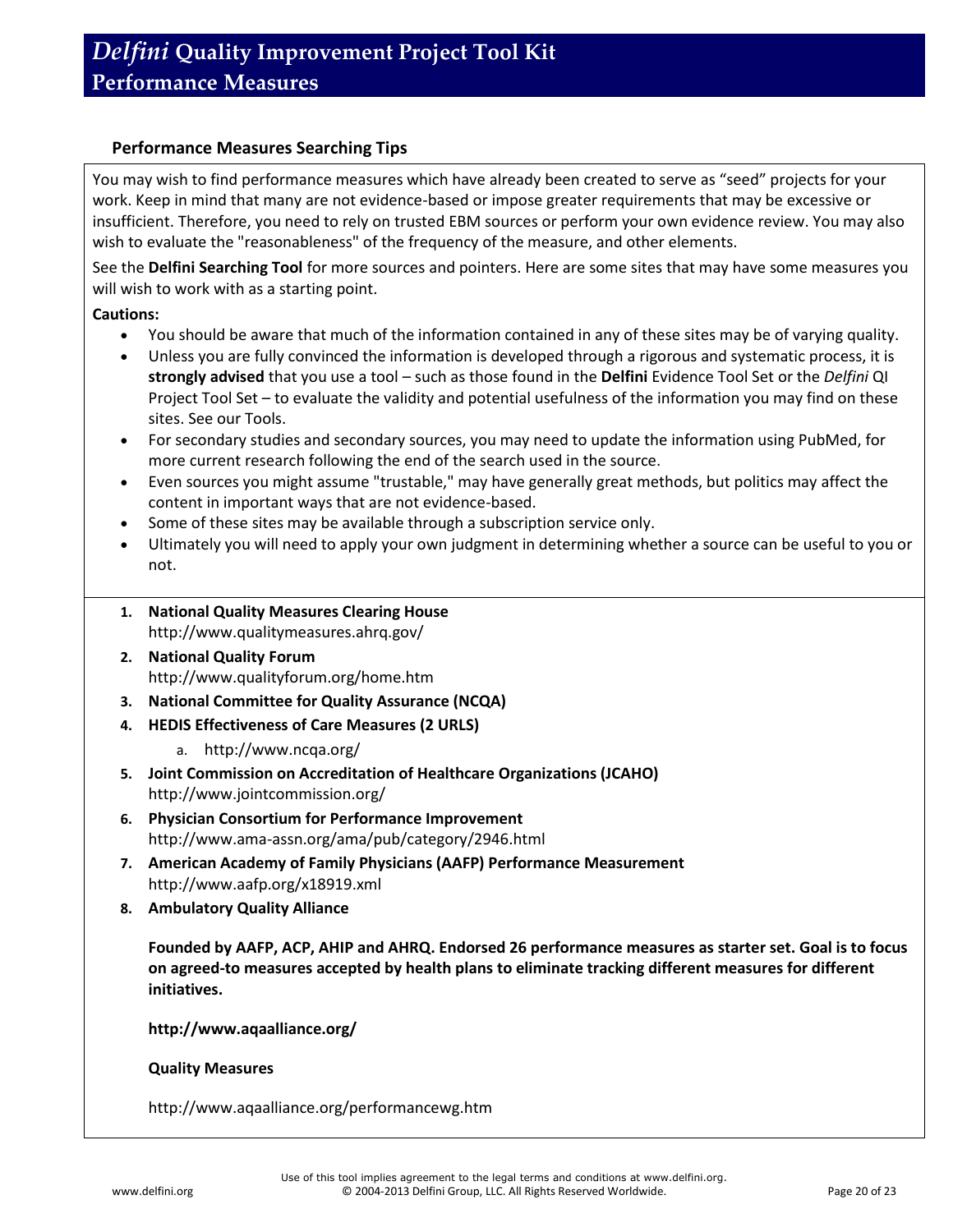Individual practice internal improvement demo flow sheets:

http://www.ama-assn.org/ama/pub/category/4837.html

#### **Registry**

http://www.aafp.org/fpm/20060400/diabetesregistry.xls

**9. National Guideline Clearinghouse** www.guidelines.gov

#### **10. PubMed**

www.pubmed.gov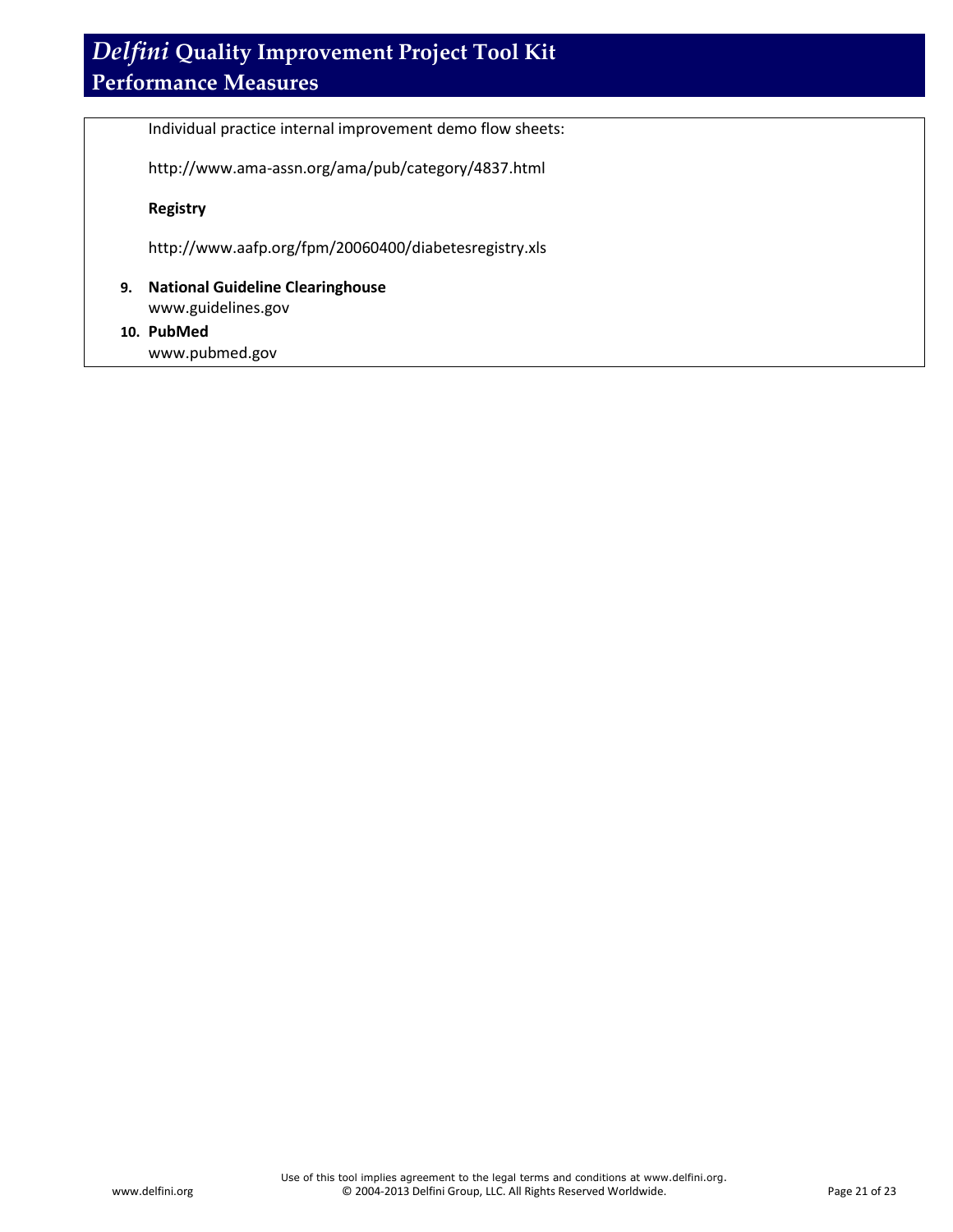#### **Glossary**

**Accuracy** – The ability to correctly identify that which one intends to identify.

**Application Validity** – Application validity refers to the methods used to obtain numerators, denominators or frequencies during the data gathering phase of performance measurement. Even with a valid performance measure, invalid results can occur if the performance measure is not appropriately applied. For example, invalid results can occur when numerator or denominator exclusions are included or when numerator or denominator inclusions are excluded.

**Benchmark** – A standard or point of reference used in measuring and/or judging quality or value.

**Denominator** – For performance measurement, the population "at risk" for experiencing the event or occurrence described in the numerator. This is the "pool."

**Dependability** – The ability to give consistent results.

**Incidence** – The proportion of new cases of the target disorder in the population at risk during a specified time interval.

**Numerator** – For performance measurement, the event or occurrence being tracked (a subset of the denominator). This is the "count."

**Outcome measure** – An assessment of the results of a process as compared to its intended purpose.

**Performance measure** – A quantitative assessment of a health or health care outcome, intervention, service delivered to a patient or a care-related process, usually used in quality improvement work. It consists of a denominator (e.g., population of interest), a numerator (i.e., a count of events of interest occurring within the denominator) and a frequency (i.e., the specified interval for occurrence). May target various levels or units such as a system, specialty group or individual. Usually expressed as a rate, ratio or percentage. Sometimes used interchangeably with "quality indicator."

Some key terms used in performance measurement = accuracy, application validity, benchmark, denominator, dependability, numerator, outcome measure, performance measure, precision, quality indicator, rate, ratio, risk adjustment, risk stratification

**Precision** – The ability to provide sufficient detail, such as small incremental units, to be useful.

**Quality indicator** – Oftentimes used interchangeably with "performance measure." Quality indicators are specific and measurable elements of health care that can be used to assess the quality of care.

**Rate** – Derived by dividing a numerator by a denominator. The numerator is a subset of the denominator. Example: The percentage of diabetic eye exams for Type I diabetics was 80% for our clinic.

**Ratio** – A numerator and denominator (the numerator is not required to be a subset of the denominator). Example – The ratio of women to men in these studies was 1 to 5 (which can also be expressed as 1:5). Or, the rate and ratio would for diabetic eye exams in our clinic would be 80/100.

**Risk adjustment** – The process of adjusting performance rates or other outcomes of care to level the playing field due to differences in health status between populations.

**Risk stratification** – The process of or result of separating a sample into subsamples based on health status or risk factors such as age, comorbidities, etc.